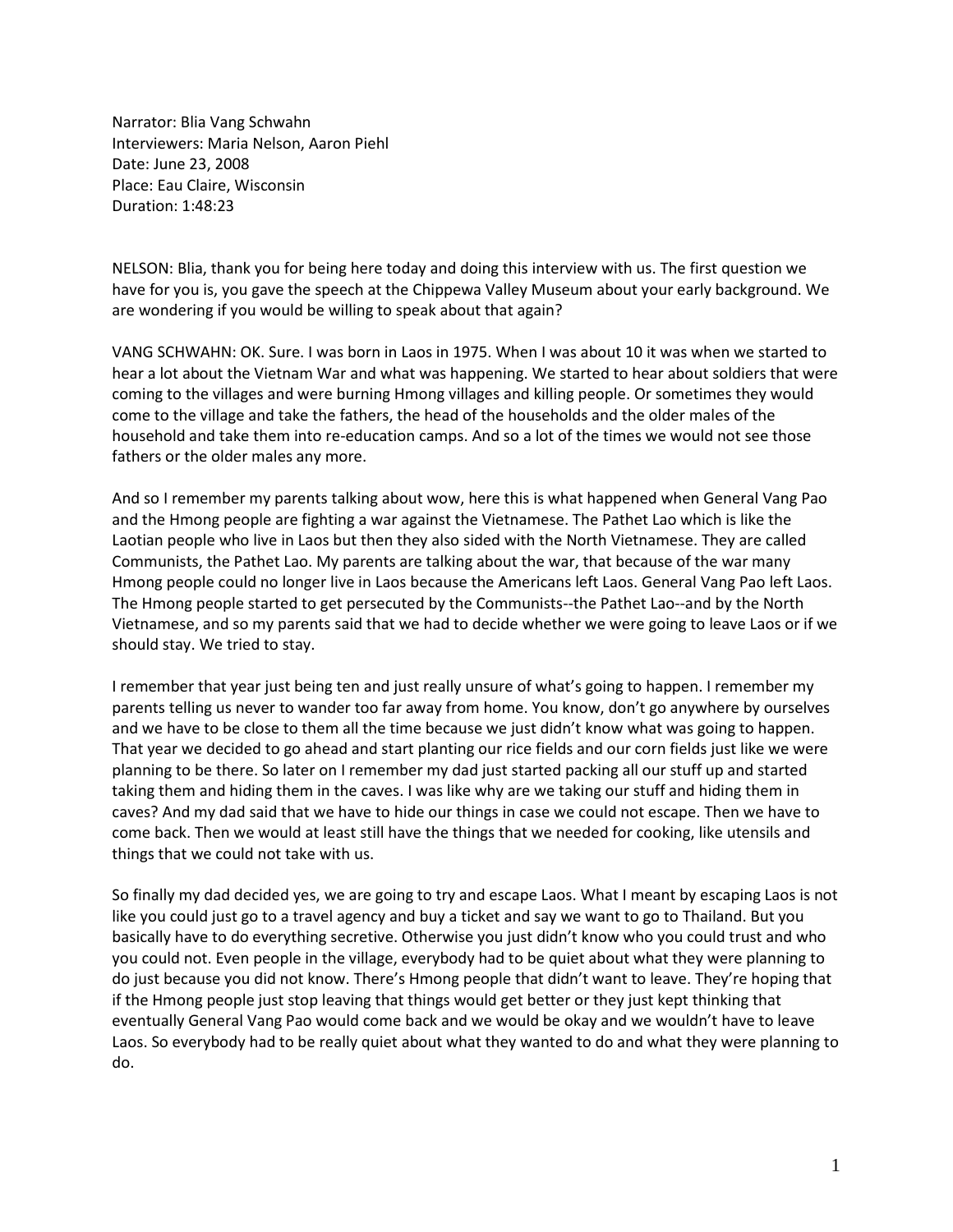When my dad decided that we were going to try and leave our little village, we were living in a very small village called Naxou and that it's probably about fifteen families that lived there. It's pretty much people that you knew or that we were related to. In that village I had my two older sisters that were married that also lived in that village with us. Then I had some aunts and uncles who lived in that village with us. During that time my two older sisters who were married, their families were not ready to try and escape. They were going to stay behind a little bit and see what happened. So then my dad decided that we were going to try and leave our village and go into the city, which is probably about a couple of hours of walking distance, and then settle there for a couple of days. And then try to find ways to get to the capital city of Laos which is Vientiane. And that is where you would go and try to cross the Mekong River over to Thailand.

For a lot of other families, instead of going that route they decided to go through the jungle, because if you try to go through the cities you have to have connections with people who knew you. And you have to be able to have papers showing that you are so and so, and that you work here and there, and you have to kind of prove that you are related to somebody in the capital city before they even allow you into their capital city. Otherwise Hmong people were not allowed to go in there because they just know that once you're there you are just going to try to cross the Mekong River and leave.

And so during that time I remember packing up just a few things. We could not take very much with us at all. We did not have very much left. Life was very simple back there. Every day we did not need TV's. We didn't have toys. We didn't have all that. We just had food and your clothing and things like that. But we did have a watchdog that I was really close with, and we knew we couldn't take the dog with us. I remember us leaving the house with just a few pieces of clothing on and I remember a couple of little bricks of rice and some dried meat just to hold us off until we get to this city of Naxou. And I remember leaving, and my sister was coming there and she was waiting. She was just standing at the front doors as we were leaving, and we kind of just hide the dog by the door, too. And my sister was standing next to the dog and she wanted to come with us so bad, but because she was married then she had to stay behind with her husband. I remember just thinking we will never see this home again. What is life going to be like? And I remember leaving and we keep walking away and turning back and just seeing my sister just keep getting lower and lower and lower into the ground because she was crying so hard. Then the last time when I turned around she was on the ground, and I think it was probably one of the hardest parts of the whole journey. Everything else that I went through was not as hard as watching my sister and what she went through, and just wishing I could have taken her with us and not being here and able to do that.

So we then made it to Naxou, the city there. We stayed at this little house. My father was trying to find somebody who could get us into the capital city of Vientiane. So he found this guy who said yes he would pay me so much money I will get the proper papers saying that you are my family and I can get you across to Vientiane. And so my dad paid him with what little money that we had left. The guy said okay, be ready, I will come and get you at this time. The guy never showed up. We couldn't find him anywhere. So at that time we were out of food. We were out of money. We didn't really know what to do. So then we came back into our village and gathered some more food and take some more rice and some more corn and we went back to Naxou.

Then during that time the Hmong people were planning on having this huge march to the capital city of Vientiane which is almost kind of like the Trail of Tears. There was just like this huge road and you have to go past this bridge before you can get into Vientiane. I'm not sure, but I heard that there were probably close to 30,000 people that were marching. So we marched for days. We carried what little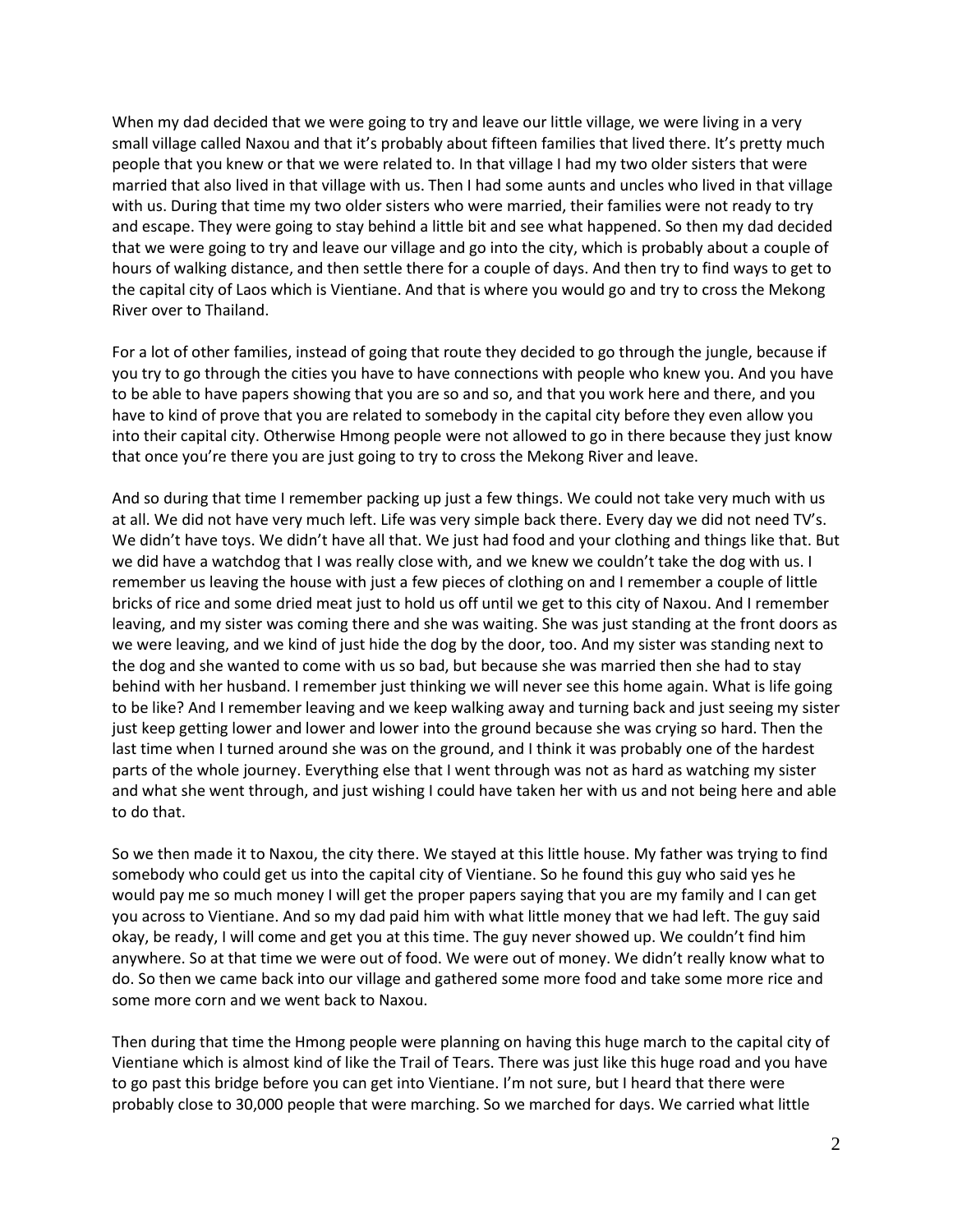things we had, and then there are some other people who had horses that they could use their horses to help them to carry their things. At that time I was really ill, too, so I was not very healthy. My father and my mother did not want anything to happen to me along the way, either. So they had to make a decision whether my mom and I should stay behind and my dad would take my older brother and sister, because they were more afraid for them because they were teenagers, and they would most likely be taken away from my parents and put in a reeducation camp. But then they decided that we were going to stick together as a family, and that if we made it then we all, you know, but if we don't then we won't.

So they decided to go on this long march, I just remember, with thousands and thousands of people. During the nights we were asleep on the side of the road. During the day you would march again. I just remember my dad and I, our family and probably five other families, would pause on the side of the road and we would stop there. We decided to rest for the night. It was really quiet. Everybody was sleeping because we were tired. We were hungry. We just didn't feel good. My dad was sitting on a rock and he was just kind of keeping an eye out to make sure if something strange happened, if somebody was coming that he could wake up everybody quickly and tell people to run into the jungle to hide. Dad and I were just sitting there I remember. I was just sitting next to him and all he had was a knife in his hand and suddenly we just heard the brushes move. We turned around and there were these three soldiers standing behind us. One of them pointed a gun at my dad's head. We were so scared. We thought they were going to start shooting at us. I remember my dad praying so hard. He just closed his eyes. He did not know what to do so he just prayed and prayed and prayed. The soldiers started talking to each other and then they took off. We didn't really know if they were going to get more people and then come back or if they just think we were not worth it. Whatever their decision was, but thank God that they didn't do what they were supposed to be doing.

As soon as they took off my dad woke up everybody and we fled into the jungle. We found this empty shack that we just went into there and we stayed there during that night. Then when morning came we decided to find out, so we went back on the road and followed the group of people again. Because during the day they won't really come out and just start shooting at you, but at night it's like they could just shoot at anybody and there's nothing that you can do. So we started marching and finally when people started getting close to Vientiane, or to the place called Hin Heup which is a huge bridge, and that is when we started hearing guns being fired. Pretty soon we just saw this huge wave of people that were running back. We were like, Ok, we have to turn around now. And we just remember that people were shot at and there were people that were killed. I had an aunt that was shot. But we were not that close so we were still further back.

When we saw what was happening we started running. I remember little kids being trampled over and old people because they were not as strong as the young people. People were wearing flip-flops and if somebody stepped on the back of your flip-flop you would trip over. I just remember seeing shoes flying everywhere and animals surrounding old people because people had horses with them. It was probably one of the scariest things that I have ever been through. A lot of those things I still try not to think about until recently. Before I was just trying to be like OK I made it here and I can make a new life for myself. But a lot of people ask me have you been back to Laos. Are you going to go visit? I just feel like why would I want to go back to a place that didn't want me there and tried so hard to kill me? I just didn't have the urge to really want to go back and visit Laos. Maybe someday, but…

PIEHL: How old were you when this all happened?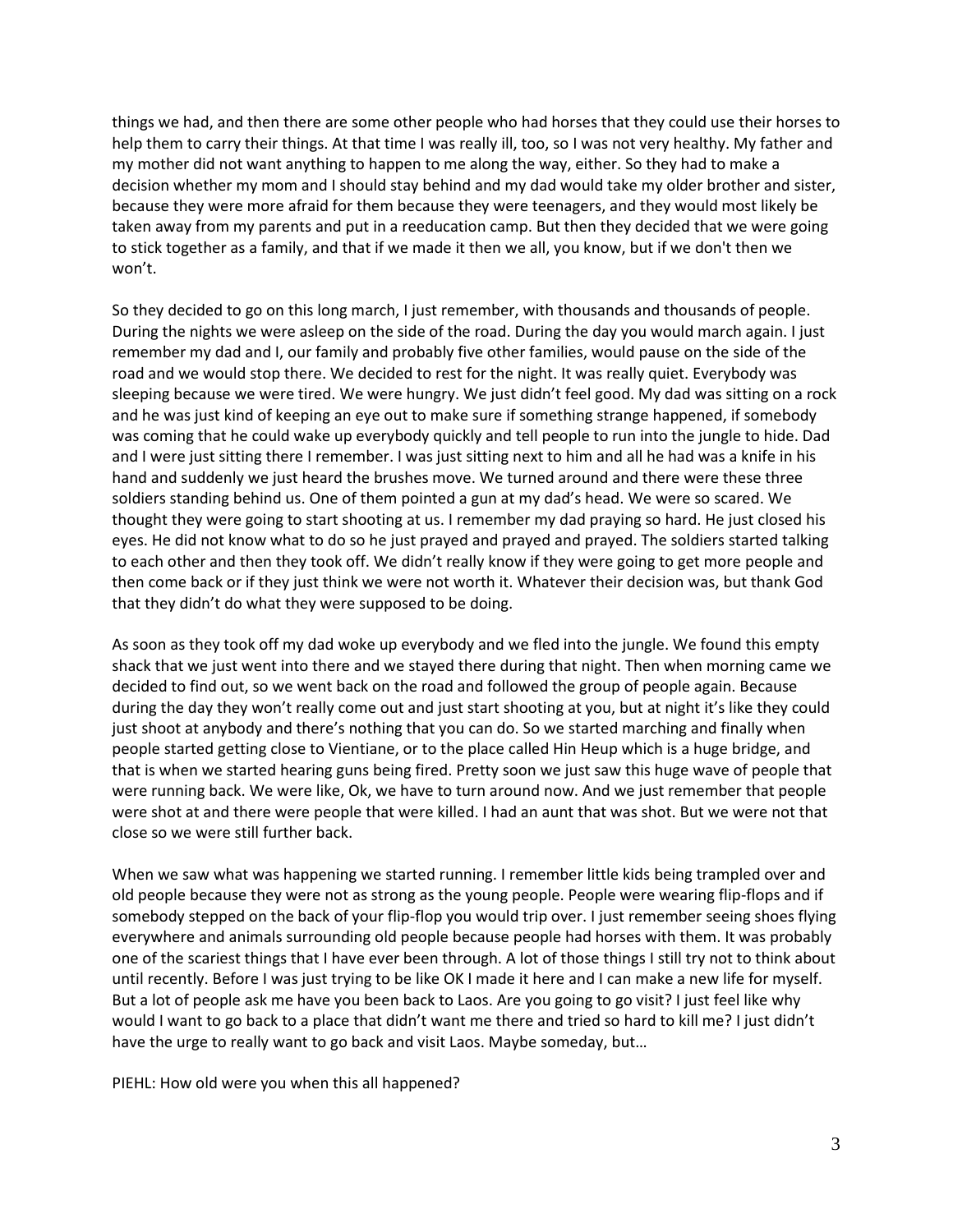#### VANG SCHWAHN: I was ten years old.

NELSON: Ten years old.

VANG SCHWAHN: Yes I was really… It was a perfect age for me. I had a really good memory of things that happened in Laos and in the refugee camp and then here in America. And so I know a lot of times people say if you could change your life again would you do it differently? Or if you had a horrible experience and I just say yeah I did, but in a way when you think about what I went through it was an amazing experience of what you learn during that time of your life between the age of ten and now. Now you are living in three different countries, and you have been through a war, and then the refugee experience, and then coming here and being a new immigrant and trying to start a new life too. It has just been an incredible journey.

But I was ten, and so we couldn't make it across to the capital city of Laos, so we sent back to Naxou and we stayed there. And then my dad finally found another guy who knew my brother or something and he got some papers together saying that we are his family, that we needed to get to the capital city of Laos. And so they put us in a truck, army truck. And we were able to just like… They said OK, if they asked you questions just don't say anything. Just say the simple things – yes. I just remember being so afraid because you could get into that truck and never make it to the capital city of Laos, either. You just didn't know who you trust, either. So basically you kind of put your life on the line and just say OK, I might die, I might not, but it is like 50-50. And so we were very fortunate. There were some stop points that we were stopped and they had to check our papers and stop. But when we got to Vientiane, then my brother knew one of his professors, because he was sent away to go to school there. So he quickly dropped us off. Then they took us up to the attic and we had to hide up in the attic because often times the patrols will come and search people's houses thinking they might be hiding people and things like that. And so we hid up in the attic. We couldn't come out.

And then at about when it starts to light up a little bit, that's when we heard a knock on the door and some Laotian people came in. They said they were going to take us down to the Mekong River and they made the connection for us to get to Thailand. And so we came out and they quickly rushed us into a taxi. And then we were told that because there were five of us that it was too obvious that we were trying to leave. So they had to separate our family. They had my older brother and sister walking with another guy. Then my parents and I were in the taxi with the guy and we were supposed to meet at this hotel. When we got to the hotel there was no sign of my brother and sister. And so my parents just panicked. This is one of the stories we heard before where they are going to find them dead on the Mekong River or some place. Or they are either robbed or raped or killed. They were just like why does this have to happen. But they didn't give up. They kept praying and praying. And then like an hour later they finally showed up. My brother and my sister – I think it was the happiest time in my parent's life. They were relieved.

And so finally they rushed us down to the Mekong River and there was a little fishing boat there waiting for us. They just told us quickly, quickly, quietly. They told us to lay down in the bottom of this boat and then they covered us with bags because there are always soldiers patrolling the Mekong River. If they see that they are trying to get people across they would start shooting at you. I just remember listening to see what was going to happen. This seems like forever before the boat got started. It seems like forever before we got to the other side. Since we got to the other side they were like, "We are here, you can come up." And even then you are like, "What is going to happen once get out of this boat? Are we really here in Thailand? Or are we still in Laos? Are we being turned into the Communists soldiers? Or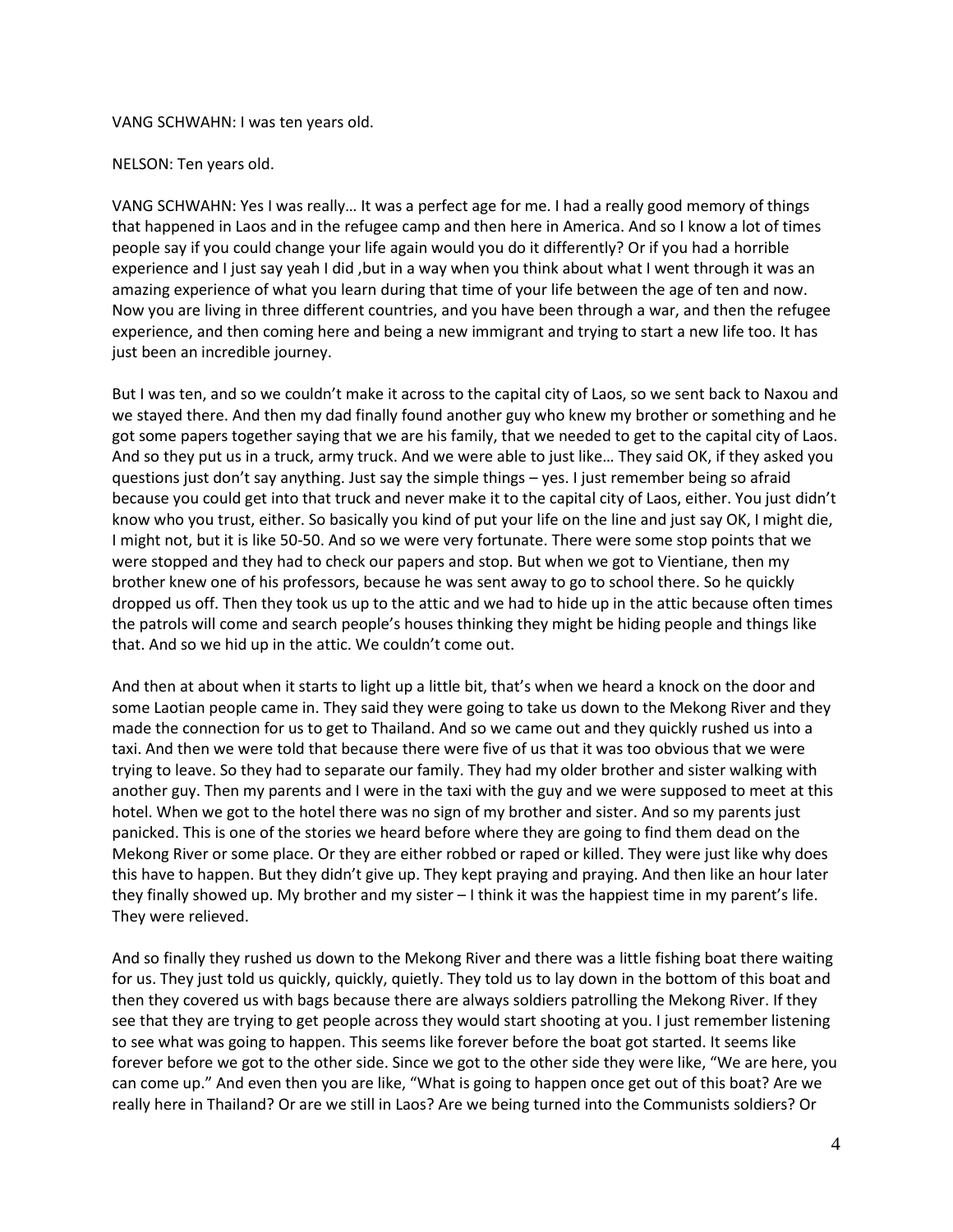what is really going to happen?" Until we got out and we were like oh, yes! We really are on the other side of Mekong River. And we were lucky because there was a bus there waiting. I mean actually there was a bus waiting to pick up refugees to take them to a refugee camp. And that was the last bus that was ever sent to pick up people there.

So we were very, very fortunate because I had a lot of friends whose journeys were a lot different from mine, where they had to go through the jungles and it took them days and weeks before they get to the Mekong River. And then when they get there they have to swim across the Mekong River by themselves. So the Hmong people in Laos, we lived in the jungles and we lived way up in the mountains. We never felt like we had the need to learn how to swim. We didn't need to cross the rivers. We just kept these huge trees that haul us over the river or we walk over. Or we have small rivers that we can walk over that we didn't really need to swim like the Laotian people when they live in the lower land and they know how to swim and stuff. So many of the Hmong people had to swim across the Mekong River even though they didn't know how to swim. So a lot of time the dads would cut down bamboo and then tie them up. They would put the bamboo underneath their arm and then they would tie up their family to them and they would take their family as they would try to get across the Mekong River. A lot of time many of the Hmong families didn't make it because the current was just too strong. Sometimes the fathers made it to the other side and the mother and the kids died. Or sometime the parents died and the kids made it. And so it was a tragedy.

And I think when I tell my story, since it seems really bad, but when I compare it to what a lot of my friends I had when I was at the village where I grew up in…. We had probably about five girls that were born about the same time. Only two of us made it to this day. Three of them died. One girl and her whole family were killed when they were trying to cross a road and they were shot at. Their family did not even go get them to bury them, they just had to leave them there. And two other girls died trying to escape at different times. So we think about five and two of you made it. I mean that is huge. So every day we always think about that we made it but yet we are like you. Why are we the ones who made it? Why they didn't make it? So we often wonder if they were here what their lives would be like.

So with that I really feel fortunate for what I was able to do for myself and I felt sad for a lot of my families. There were a lot of other Hmong people that when they wanted to go through the jungle they could no longer go because they were too old or they were too weak. They just left them on the side of the road. They put their bag of rice or something and then who knows how long they lasted or whether the tigers came and dragged them away or what to think? Soldiers came and took them, or sometimes if they were too old already they probably just shot them and left them there. Then there are babies that I told you about that were dying in the back. They don't want them to cry so they give them opium and then they overdosed on opium. And so it took a lot of Hmong families. I don't think there is ever any one family that didn't have a tragedy in their family.

When we finally made it to Thailand they took us to this… Back then they didn't have a permanent refugee camp yet. They were only set up a temporary refugee camp which is odd tents. So they took us to the temporary refugee camp and I remember they put us in this tent that had probably fifty families. All you do is you have a little space where your family can sleep and have your whatever belongings you have which is not very much. And then we have to go this huge place where they serve food for us. We have to go there to get our food and bring it back and eat. So I think that we lived there only for a couple weeks and then they transported us to the permanent Ban Vinai refugee camp. There they had all these huge cubicles and there was one for each family. So you might get a ten-by-twenty or something like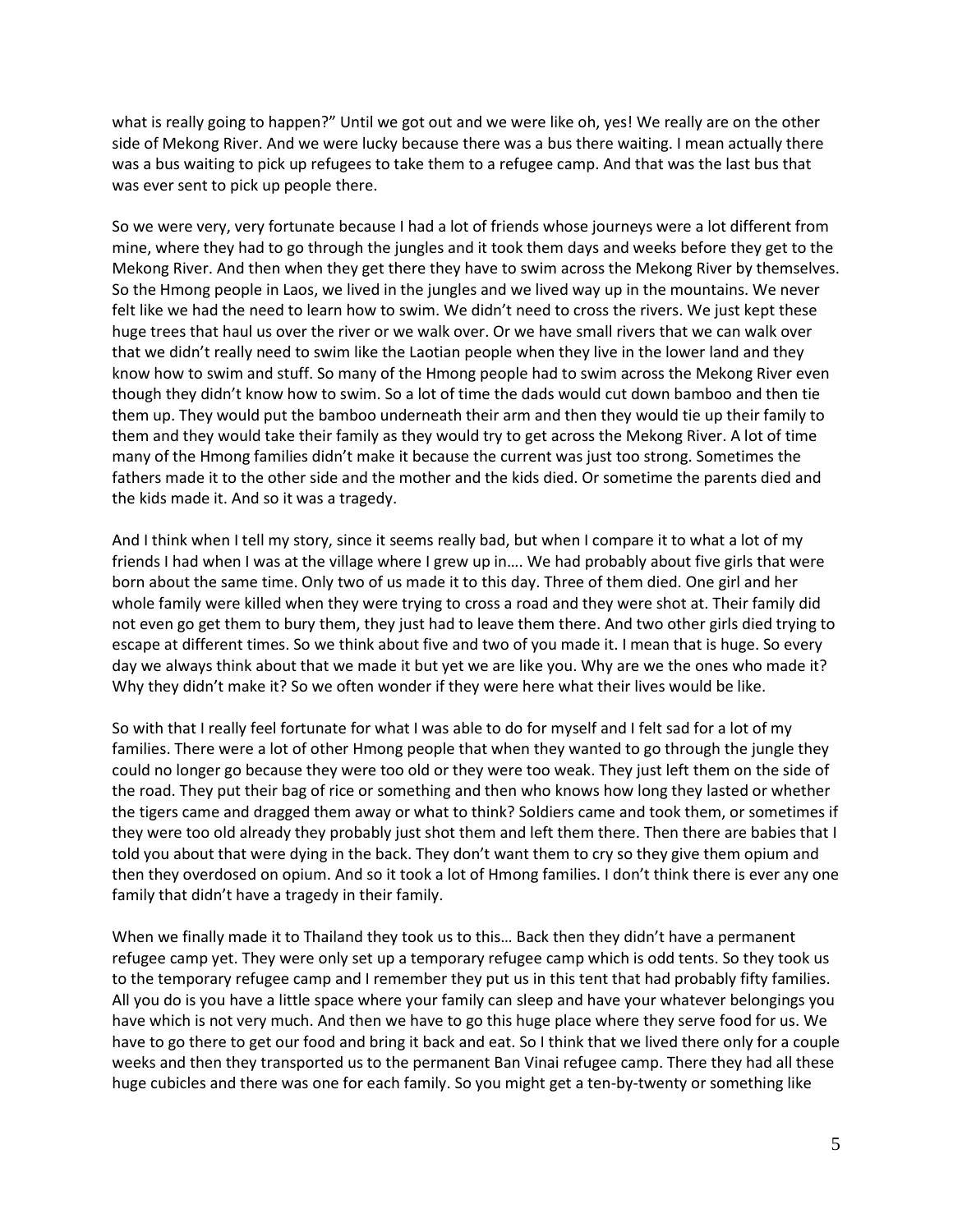that. I mean they would put a family in there so everybody had a bed to sleep in that area, and then they had these little huts away from that that you can go and do your cooking in and things like that.

And so we lived in Ban Vinai refugee camp for five years. I think that was probably the longest five years because every day was the same. There was nothing new. We couldn't go outside of the camp. Many Hmong people who tried to go outside usually got robbed or killed or put in prison. Our family, we are the rule followers. We never had many problems. We just did the same thing: Go to bed, wake up, the same things. If you really want to see something different you can try to climb up one of the hills and then just be able to look around a little bit. Then you know every day there were people that were sick. Sanitizing wasn't the best. We didn't have the best medical care. It was very limited on what we could have. Food was limited. United Nations would come and bring us toiletries and food and things like that so we would try to make it the best we could, but it was definitely not abundance like what we have.

# NELSON: Did people get along in the camp?

VANG SCHWAHN: Yeah. Fortunately because we talked about how back in Laos Hmong people were spreading all over up in the mountains of Laos and small villages or like some bigger cities. But in the Ban Vinai refugee camp, it was shoulder to shoulder, you know. I don't know, maybe just because I was younger that I didn't notice that. I never remember, like we didn't have gangs. We didn't have thieves and things like that. And nobody ever asked that question before, so I never thought about it. I think we were overwhelmed by the war and what we had to go through that for us we had to do whatever to maintain that safety and that harmony. We had to learn to get along. I did remember there was one shooting with somebody that my dad knew but that was the only thing that I remember. Other than that we had the structure of like the clan system, and we have the elders. So whenever there is conflict they would try to resolve through the clans or the Hmong leaders. And then they also divided the refugee camp into different, like area one, area two, area three, and so each area has a representative that kind of takes care of that area, too. So a lot of the issues were solved through that, too.

But I do not remember too much. My family, we interacted with the camp. We were really involved in the Hmong Church and we built a Hmong Church. That really kind of helped us a lot. Taking care of the church, and participating and helping with the gardening around the church, and things like that. So there was one of the things that we looked forward to every Sunday was the service, and help planting the flowers. And I remember that we would get Christmas cards during Christmas from the U.S. Each kid would get a Christmas card and I remember my first Christmas card had like the snowflakes and the white glitter on it. And I was just thinking gosh, this is magic. It was the most beautiful thing I had ever seen.

NELSON: The card came from what part of the United States? The schools?

VANG SCHWAHN: We were not sure. They did not tell us exactly what it came from. They were just at Christmas and they made sure every kid got one, which is wonderful. I just remember that being the best thing from the refugee camp. It was saying there is hope, and someday I will be out of this place. I also remember they sent us a lot cheese and we didn't like cheese at all. It was just like instead of saying what do these people like to eat? Instead they sent whatever. It was like OK we didn't like this. We didn't like that. We didn't like butter. We didn't eat cheese. We didn't have any use for it.

NELSON: So did it go to waste or did people just not eat it?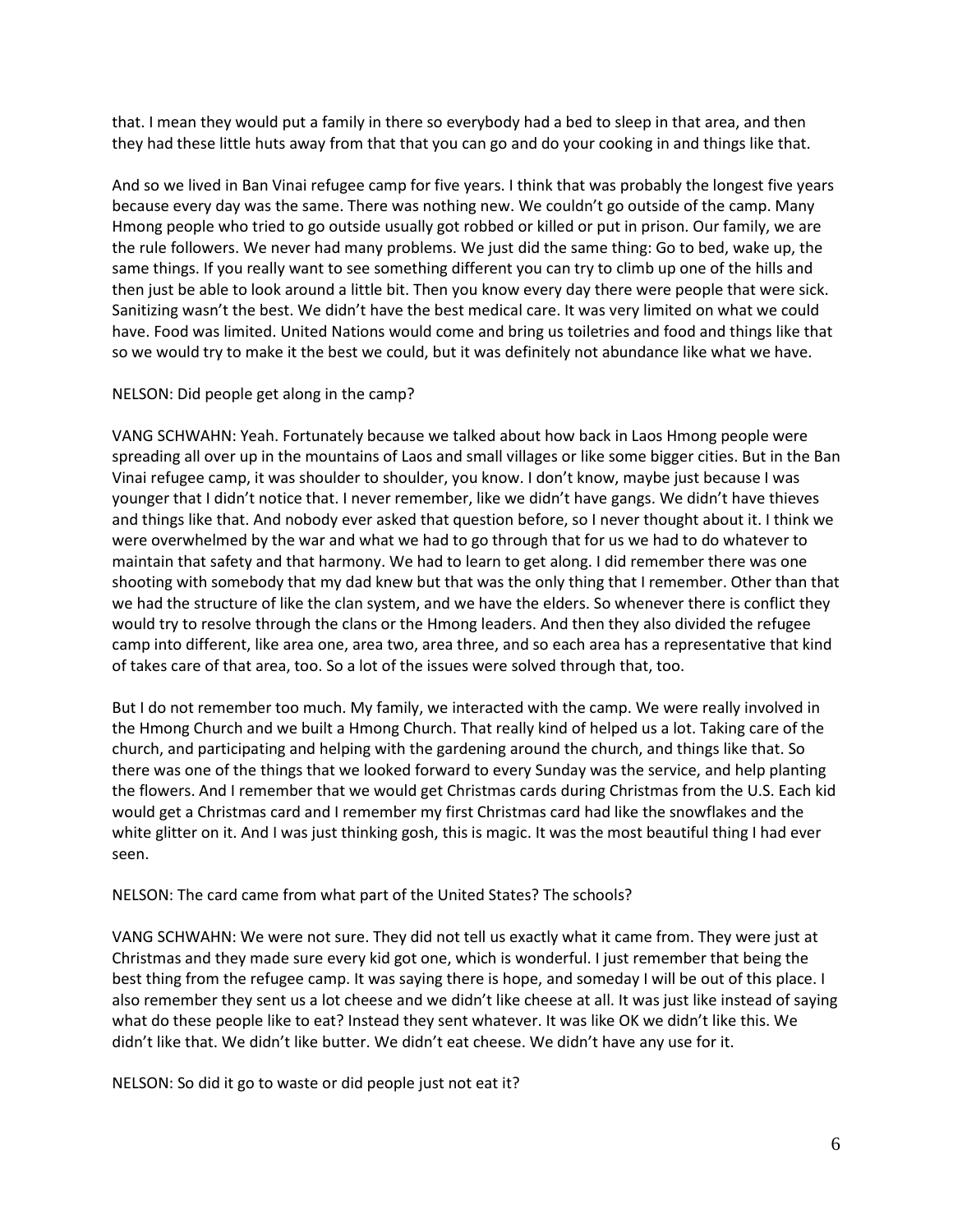## VANG SCHWAHN: I'm sure the cheese was wasted. [Laughter]

## NELSON: Really? OK.

VANG SCHWAHN: Because we didn't eat it and the butter because we had no use for those. So maybe we could've used vegetable oil instead of butter, and things like that. But it was quite interesting. I'm sure they had their own people that they consult with too, but I'm just thinking how funny some of the things that we got were. I remember in the refugee camp and the Americans would come. I remember just following them around and I would say, "Oh my gosh, these people are so big! They are so tall! They are so white!" Usually they were missionaries. I would say, "Their nose looks so big!" I would just follow them around. My mother told me about the missionaries that first came into Laos and my Grandfather was converted into Christian way back in the early '60's. And my mom was saying when the missionaries came to Laos she always said we fed them our best food. We gave them our best horse. I remember that but I just heard stories. I had never seen what they looked like until I got to that refugee camp.

And so once we got to that refugee camp then we had to apply to be accepted to go to a different country. During that time Canada and Australia and the U.S. and France and South America were accepting Hmong refugees. But we really wanted to come to the U.S. because one of my mother's younger brothers already came to Colorado. We didn't know anybody else in other countries, so my mom thought it would be good if we could come to America. At least then my uncle was already here. So we applied.

Usually, what I talked about earlier, if you have papers proving that you are directly involved with the military or with the CIA than you would be the first group to leave. But my dad was a farmer so he was involved with the war but he did not have any proof. It was more like, you are the elder of this village, this is what you need to do. You need to keep your eyes and ears open when you go into the jungle. You need to track and find out all the activities that are going on and if you see something strange you need to report to an officer**.** If you see Vietnam soldiers trying to move things around or trying to get to the South or whatever you need to let us know. You need to report it to us. That type of job that my dad was assigned to. That was just basically what this was, what you are going to do and that's it. You don't have any paper or anything at all.

And so we didn't have any paper to prove that we were directly involved with the wars. We had to wait until somebody was willing to sponsor our family. And so we had to take a family picture, and then we had to get our information and send it to all these different organizations. I think that Lutheran Social Services and the Catholic Charities were the two big organizations that really helped a lot of Hmong families get placed in different parts of the United States. Like I said, we're kind of out of hope because after five years we just really thought nobody in America wanted us. We might as well start trying to apply to go to other countries. So we applied to Australia because we heard that there were Hmong people there, too. When Australia called us to go to an interview, then our name came up to go for an interview to come to the U.S., too. And so then we decided we're going to come to the U.S. We went through…

NELSON: Where were your families – you know your family all got to America. You and everybody…

VANG SCHWAHN: We didn't know what to think. We didn't have TV's. Imagine when we came. We came from a place like in the 1920's. No electricity, no communication. You are never seeing what America is like. We used to think America must be in heaven where you get on this plane and you get up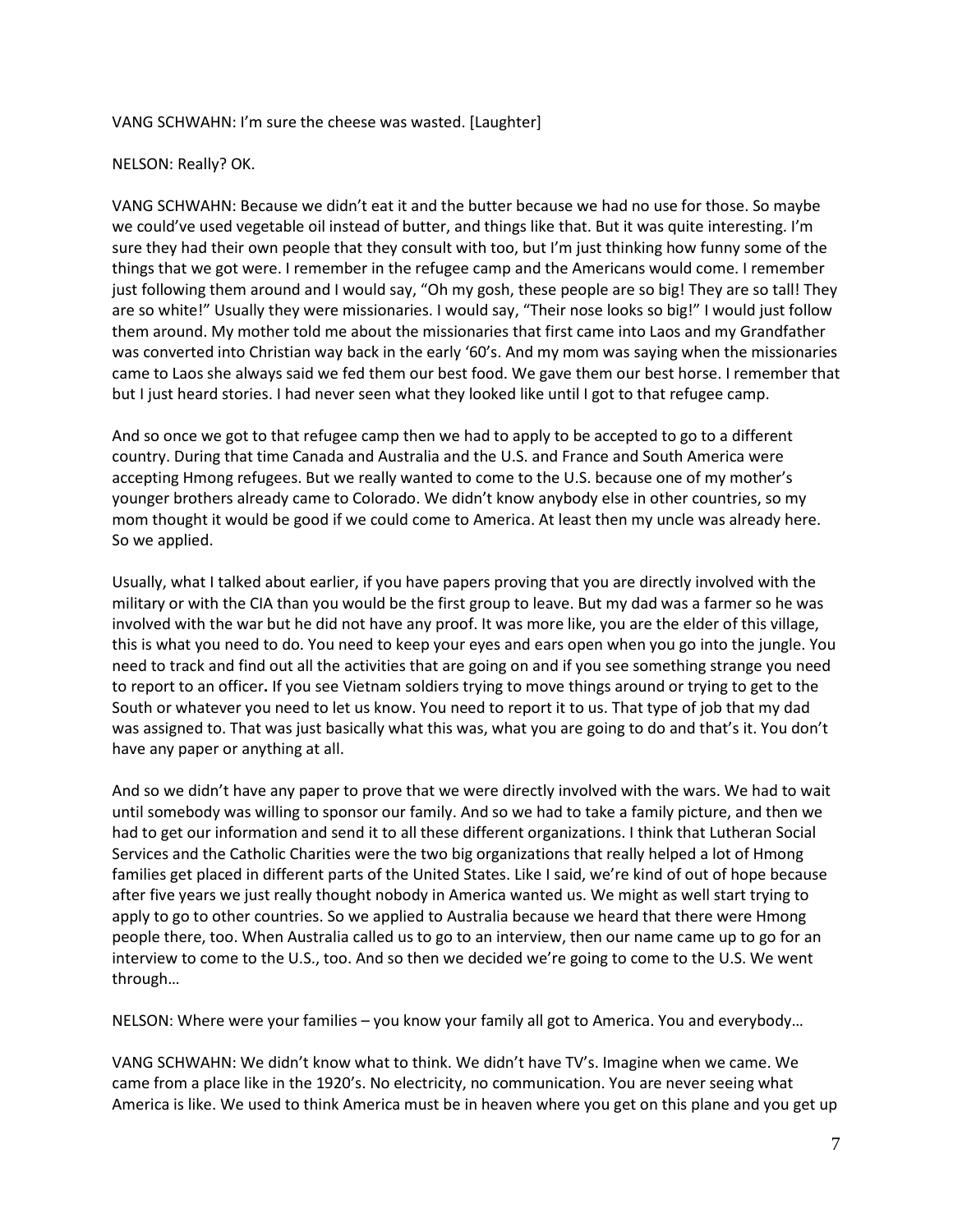in the high clouds and then you get to America. So America must be in heaven you know. So it is like it is unknown. But all we heard is that is the place where they would take care of us and they would help us and we would be safe. And so to us that was good enough for us.

I know there were Hmong people working against Hmong people because they didn't want Hmong people to leave. They wanted Hmong people to stay so if they were actually able to go back to Laos it would be stronger, too. So there were a lot of rumors going around like, "Oh, you shouldn't go to America. In America they eat people," and things like that. There were horrible rumors and stories like that. Because the can they sent to us, somebody opened it and there was a finger in it (which there probably was). And we kept seeing the accidents. Or they would say they will treat you like dogs, or they don't care about you. Or they would subtly say they just get you there and they just want your wives. They would say they eat people. Being a little kid, of course, you would get a little scared. We also had a lot of people we knew that came first in the 70's, because Hmong people started coming to America in 1975-76 already, and we were in the refugee camp even back in the 1980's. So then also there were people who were saying no that's not true, we are here in America and it is wonderful. We have so many opportunities. Come. You will be OK.

So our family, they were only too scared more than anything else of the unknown, you know what I am saying? Are we going to be able to speak the language, and how hard is it going to be? So that was really hard - just that aspect and just to get out of the refugee camp. It was more than worth it. We came. We went to the interview and within a couple weeks they called our names and we got on the bus and went to Bangkok. Then there you have to stay there for--I can't remember exactly--two weeks or something, where you have to go through a whole series of tests to make sure you are healthy. If they find out that you are not healthy you have to stay there until you get clear of whatever you have before you could come to America. There were a few Hmong people that I know that were addicted to opium because they were there during the war and they had to stay there for months. They struggled with that. If they don't, they ran out of money and…

NELSON: The whole family had to stay with them?

VANG SCHWAHN: Yeah. They had to stay.

NELSON: Or did they have to separate?

VANG SCHWAHN: No they cannot just take one without the other. And I think one of the biggest parts is that they test for TB and all that, because many of the Hmong people are exposed to so much during the war and everything else. The Hmong people were afraid that they are going to be tested and be positive for one thing or another, so our family was very fortunate. We were clean and so we were able to get on a plane and came and were sponsored through a church in Kankakee, Illinois, a very small white community. And so I remember landing. The riding in the plane was quite an experience. I remember my mother ate one of the… You know how they have those really nice warm towels that you wipe your hands? She didn't know that that wasn't food. So she ate a little. Don't eat that. It was just those little things. It was just like OK, what do I do? How do I use the bathroom? They didn't have interpreters, either, so they just drag you. And we didn't fly straight to Chicago, and we had to stop. They had to drag us to the hotels and find us a place and the next morning come knock on the door and drag us again.

I remember landing at O'Hare airport. This is like November and it was colder but I was looking out and seeing all the lights and the glass and the snow and just thinking, whoa it is like a postcard. I'm really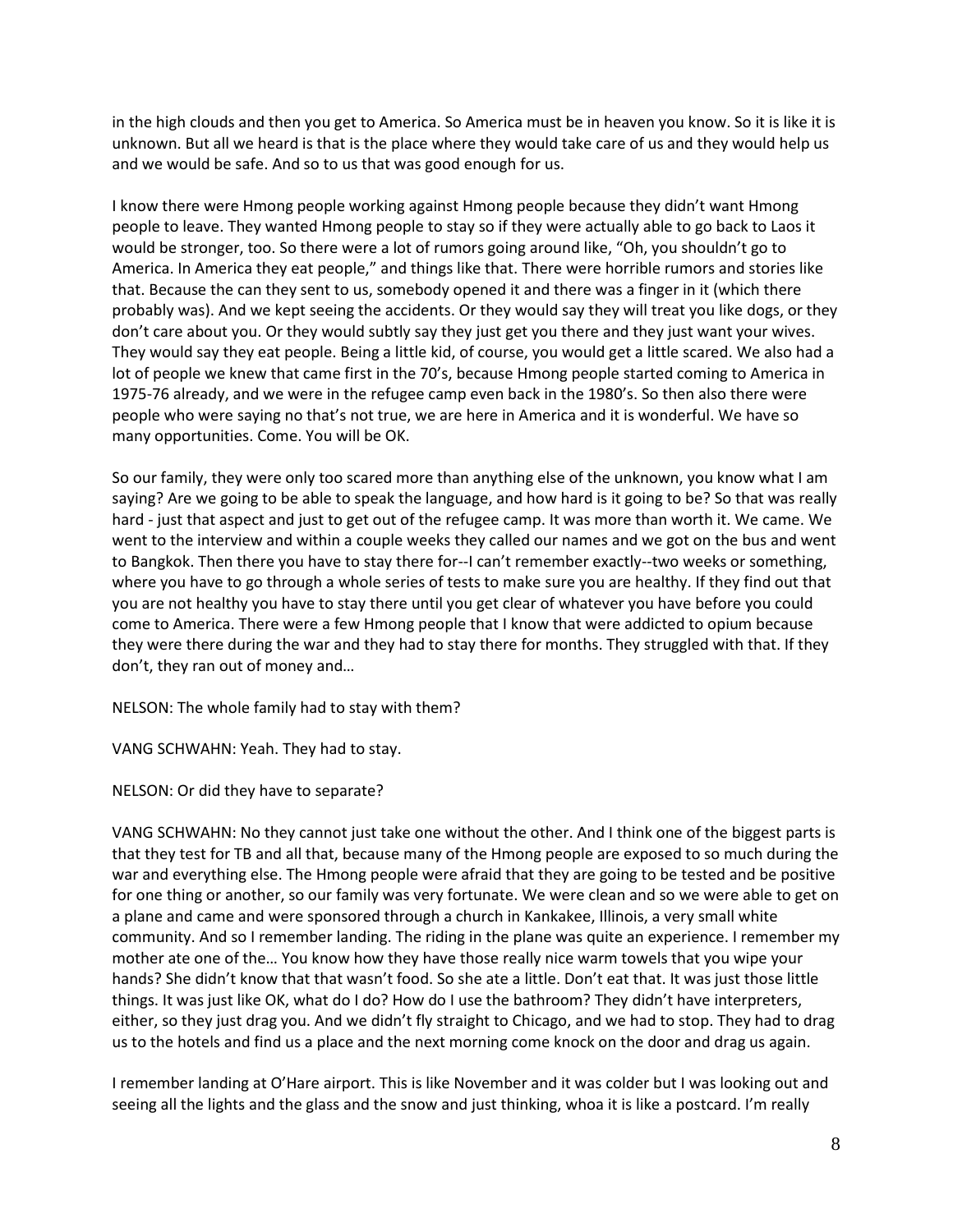here. It must be the cloud. It must be the sky, this is what America is. This is it. I just remember that it was freezing cold and we just had little sweaters and flip flops. So then the sponsors came and they got us winter coats and took us into our apartment. And it was just really hard because I was looking at all these people with blonde hair and blue eyes. Here were these blue eyes and blah, blah, blah, and blah, blah, blah. I was thinking oh, my gosh, this is worse than the refugee camp. I can't understand what they are saying. What am I going to learn? Is it possible to really learn how to speak these people's language and to say their names? It was amazing. I remember they took me to school when I was dressed different. I looked different. The kids were all very different from me. I just remember not being able to communicate with people.

PIEHL: Did you go to school pretty much right when you got here?

VANG SCHWAHN: Yeah. I think that there was a good two weeks because we got so sick from the airplane ride, and also the time difference, too. When we were in Thailand during the day time, in the U.S. it was night time. So I would be sleeping during the day. And then at night I'd be up all night. But the place had a huge glass window so I was moving back and forth. I think I had to wait for two weeks in order for us to get our shots and everything else, too. Then going to school was just so, so different. It was just like falling through the hole and saying you are not in Kansas anymore. And it was really, really scary. I remember just crying three or four times before the day is over because I was so frustrated because I couldn't understand anybody and nobody understood me. I didn't like the food. I ate Suzy Q's for about three months straight. I remember going back home and just telling my mother that I will be her slave forever if she just didn't make me go back to school. She would say, "No this is America. This is what people do. You are a kid. You go to school. If you want to have a good life you have to learn because your dad and I are too old already. We can't learn." So it was like a big thing on my shoulder. I was like OK, now we are in America and you are the one that has to be responsible now because we've done what we can. We gave up the life that we knew to bring you here. We have done our job and now it is your turn and your job is to take care of us and to learn everything that you can, because you are young and you still have the opportunity to learn. So I just kept going and kept crying and kept going and kept crying. I just remember they kept taking me to the doctor's to get my ear test just to make sure that I could hear OK. They wondered if I could understand what they were asking. I just kept telling them a random yes and no.

Then it got too hard and so my uncle was moving to Eau Claire to run a small Hmong church here because there were probably 10 or 15 Hmong families then that lived in Eau Claire. So they sent us to Eau Claire. We came to Eau Claire. It was wonderful just to be surrounded by other Hmong youths like me. We went to Central Junior High which is where the Eau Claire School Board office is right now. There were probably seven or eight Hmong students. So we were a group and we had a teacher, Mrs. Gratz, who worked with us with our English every day. I had no formal education before, so I had to start learning from ABC's all over. It was almost like you were being born to a different culture and a different time. You learn how to walk. You learn how to talk like everybody. You learn how to dress like them. And you learn how to speak their language, and you learn how to read and write eventually. But there was pretty hard at first.

NELSON: Now when you were saying that you know it was very scary when you didn't want to be here?

VANG SCHWAHN: Uh huh.

NELSON: Were you missing the camp? Were you missing Laos?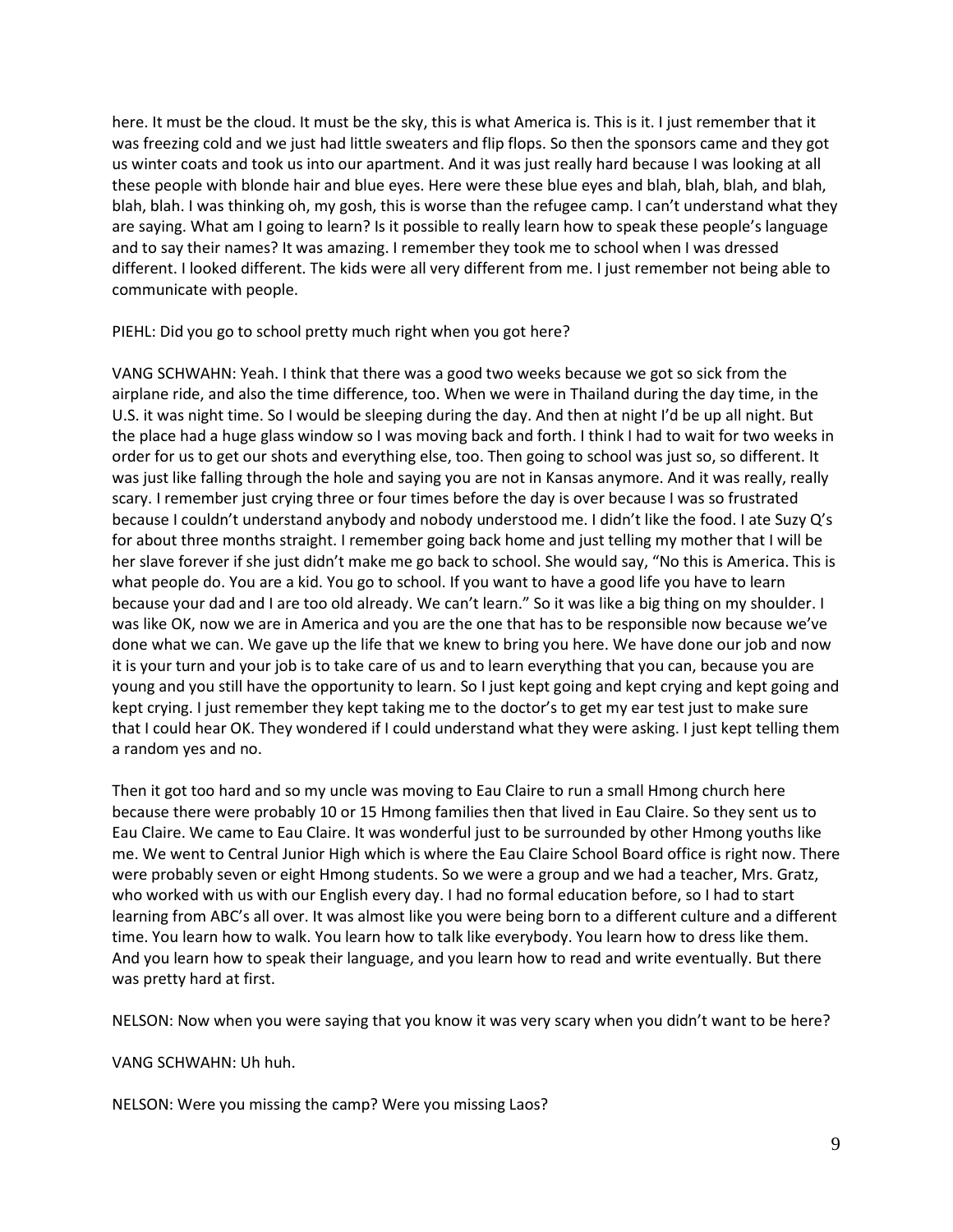VANG SCHWAHN: In a way I did miss Laos. I didn't miss the refugee camp very much. I missed Laos because there I knew what I was capable of. I knew what I could do and couldn't do. I couldn't understand my peers. I couldn't understand the people who surrounded me. And so I missed that. I didn't miss the part about the unknown, about who was going to come to my village and take my dad away or my brother or my sister. Or who is going to come and kill our family or take our food and burn our village. So I think even though it was a struggle for me with the language and the cultural barrier, it was still better than what I had to live through over there in Laos with the unknown. The fear of what would have happened was more surpassing. The fear of the unknown here, even here, I knew that I couldn't understand them, but I knew that they wouldn't hurt me, either. And so they really – I mean that was a relief because I knew that they tried to help me. I mean, I had these couple kids that just dragged me around school all day and I would cry and they would cry. They would cry and I would cry. I knew they were frustrated, too. All day they had the best intentions but I'm sure that I frustrated the heck out of them.

PIEHL: Were there people in the school that could translate a little bit that could help out or were the Hmong students on their own?

VANG SCHWAHN: When I relocated to Eau Claire, we went to Central Junior High and we were on our own. We did not have an interpreter or a bilingual specialist like we do now. So we were like helping ourselves. There were a couple of other kids that were here when I came that were in Eau Claire that probably came a little bit earlier than I did. So they were a big help to me versus I was to them because I was new. I was like coat, boots, sox, mittens. And they probably were able to say "Hi, how are you?" that type of thing. I would just latch onto them and don't leave me this way. And the funniest part I kept telling my kids, and they laughed even though I didn't speak English very well, I was in the choirs. I remember singing Winter Wonderland perfectly. I didn't know what it meant but, I remember just being excited to have my parents watch the concert so that was kind of interesting.

NELSON: Now you were 15 when you came to America?

VANG SCHWAHN: Yup.

NELSON: Now where were you placed in the school? With 15 year olds or with a lower period or?

VANG SCHWAHN: In Kankakee, Illinois, because I was 15 but because I didn't speak the language then, she put me in  $6<sup>th</sup>$  grade. Because she thought with the younger kids I could learn faster I'm sure. But then when we moved to Eau Claire, then they jumped me right to 9<sup>th</sup> grade. So I went to 6<sup>th</sup> and skipped  $7<sup>th</sup>$  and 8<sup>th</sup> and went to 9<sup>th</sup>. Then I went to high school and I didn't graduate until I was 19 because I needed so much extra time and extra credit. Even though I graduated from high school, I felt like I was not ready. I was not able to go to college because I could use like the basic language with you and I could communicate with you about the weather and how is you day but if you opened a text book for me I couldn't read it or I couldn't really understand fully because it really takes about seven years to acquire academic language for a second language learner of English. So I only really had about three and a half years to really just learn basic language skills. So I was lucky that they gave me the diploma. I'm sure that all those grades were based on effort rather than actually the grade. I'm just so fortunate that they gave me that high school diploma because I was able to use that to open doors later.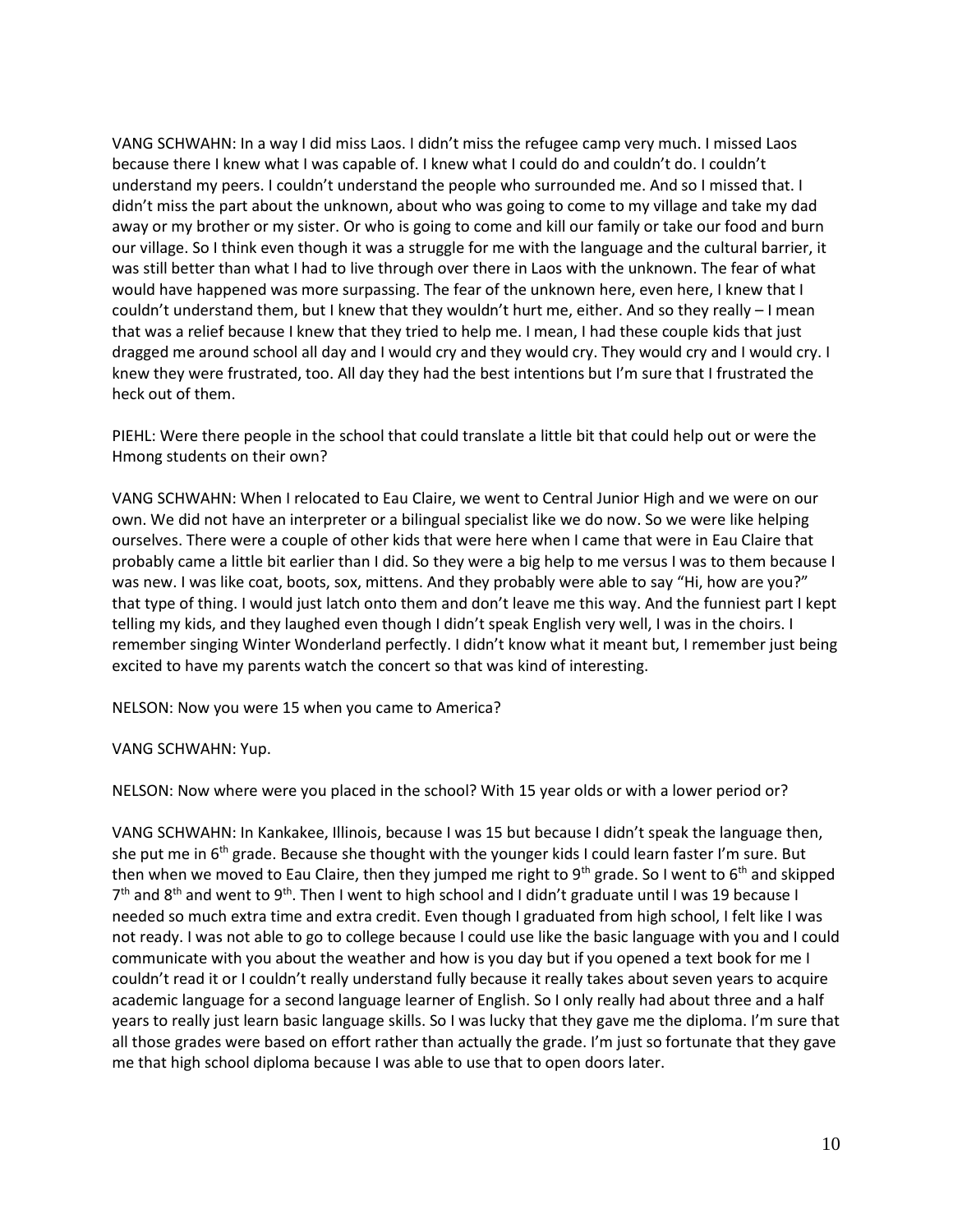My oldest sister who is married, she already had kids and she did have a couple of years of high school but she couldn't graduate. So even today, we have been here for twenty seven years and she is still working on her GED on-line because she is determined to get her GED, which I am really proud of her because her kids are all grown up now. But I was a little bit younger so it was fortunate that I got my high school diploma, and I actually really wanted to go to college. I tried it right after I graduated. I came to UW-Eau Claire for one quarter and I just knew that I was in way above my head. So I decided to stop. Then I went to work as an interpreter at a couple of different clinics in Eau Claire and just really tried to work on my English, and practice a lot of reading and writing. Then I got a job at the Menomonie school district as a bilingual aid over there. Then that is when I really almost can learn along with the kids as I grow. And I just really improved my English language.

I went back to college in the 1990's here in Eau Claire for elementary education. But then I got to the point where I only took other classes that were available during that time because I was working during the day. Then I transferred to Stout because they had more of a flexible schedule. You could do a weekend. You could do your evening. You could do your summer. All that. So I graduated. I did that part time, and working full time, at the same time trying to raise a family. So I graduated from Stout in 2000 in Early Childhood Education, but my background has always been in ESL or working with Hmong students who are learning English. After I graduated, then Eau Claire had created a position for somebody like me and they called me for an interview. I went in to interview and I was offered a job. I am really glad that I got a job because I would have loved teaching, too, but I love what I do now and just how many more people I can touch – a lot more. All across levels and in different areas. So it has been so wonderful to have the opportunity to share my experience and my history and culture with people, and kids, and teachers.

PIEHL: Is that primarily your duties then with the school district, is to teach about Hmong culture?

VANG SCHWAHN: No.

PIEHL: Or is it about the language?

VANG SCHWAHN: It's more of – if there is anything that the district is not familiar with, that falls on me.

NELSON: OK.

VANG SCHWAHN: So it could be anything from if a school is having a hard time finding a proper placement for a Hmong child because they are not really sure what their needs are, then they will call me. I will do observations and consult with the teachers and the families, and try to come back and meet with the team and try to find out what is the best help for the child. Sometimes I have Hmong students who don't want to go see their regular counselors for issues and they would rather come and talk to me. Then my goal is to really not to handle all their problems, but it's also to really train the staff to work with Hmong students, too. So I do a lot of presentations and workshops on that. I also do workshops and presentations to Hmong parents about the school system and how to get help or what to do if you have a concern about your child in school. Things like that. I go into the classroom and I talk about Hmong history and culture and just pretty much everything that is related to Hmong, or anything that is out of the ordinary, then they call me and then I pretty much go in there and do my best. And if it is something that I don't know, then I will try to find out what other people might know so that we can then help out the situation.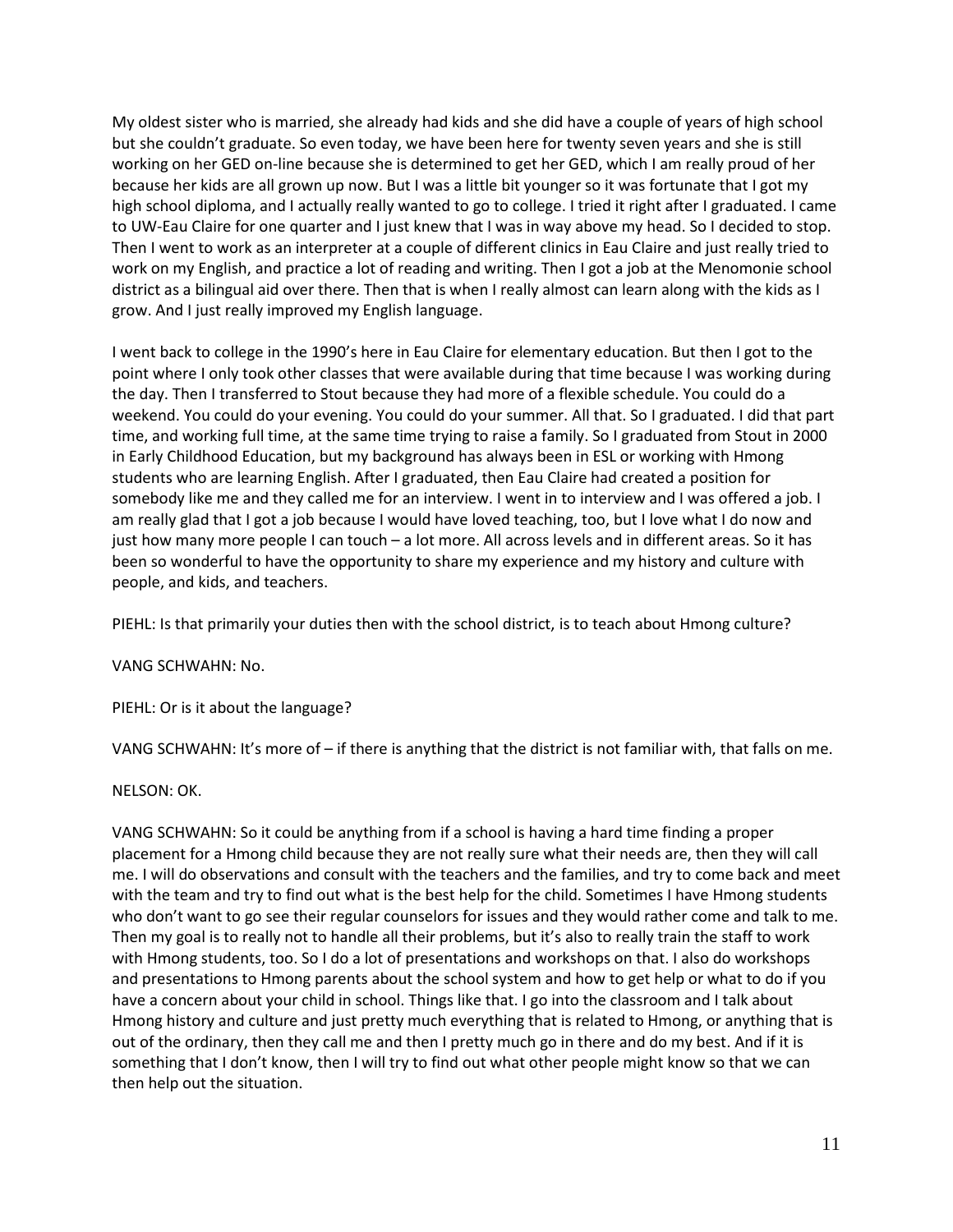PIEHL: Are there a lot of people that do what you do?

VANG SCHWAHN: No, I am the only one.

NELSON: So you handle everything. Wow. That is pretty overwhelming.

VANG SCHWAHN: Yeah.

NELSON: You are hired through the school district, right?

VANG SCHWAHN: Yes, I am hired through the school district. They created the position because we have a large number of Hmong students in our district. About ten percent of our students are Hmong. We only have about five professional Hmong people in our district. That is part of my job, too, is to hopefully make it where we can have more Hmong professionals, role models in our school district for our Hmong students, too. Because I remember when I did my student teaching and I was placed in the Menomonie School District with a kindergarten class in which the ratio of Hmong students and Caucasians was even. I walked in there and this little Hmong boy said, "What are you doing here?" I said, "I am here to learn to be a teacher." He said, "Hmong people cannot be teachers. Only white people can be teachers." I looked at him.

# NELSON: This was kindergarten?

VANG SCHWAHN: Yeah, kindergarten. A little boy. And I said, "You know this is America. You can be anything you want to be if you work hard." He said, "Oh, really?" You could just see the sparkle in his eyes. And from there he just latched onto me. Those types of things that always give me the energy to do what I do every day, just knowing that if I can instill one belief in a child, or one hope, or if I can change one person's opinion about the Hmong people, or one positive thing, that I've done something. That's why I love what I do.

PIEHL: Do you see more Hmong people getting into the profession of teaching and working in the schools?

VANG SCHWAHN: You know we do have more people that are going into education. Still, when you are in a district like Eau Claire it is very hard to get into. We are hoping that through some program or something eventually in the future that we could possibly… Well, right now we are meeting between the Eau Claire School District and the University, and it is really kind of like a pre-Hmong teacher program and all it goes to really help Hmong students earlier on so that they can be successful getting to the University. To stay successful and be able to pass all the tests, graduate, get into our district, and then have the support to stay here in our district for the long term, not just for a couple years. I've been on that committee for about a year and a half. I think we've gone on for two years now. We are moving very slowly. But we are hoping that if we could change one policy or open one door, that eventually… We're not looking for a big rush of five Hmong teachers every year because with the budget crunch and everything we have to be realistic. But if we could get one every other year or something, especially at the schools that have a big number of Hmong students, how much of an impact that can have on the students. And the role models piece, where if students see more people of their own color in the areas of professionals that they go to, they are more likely to think, wow, I can be like that, too. I have a Hmong student who told me that he can only be a construction worker. I said if that is what you truly enjoy doing, that is good for you, but you are far more capable than that. You could be a nurse or a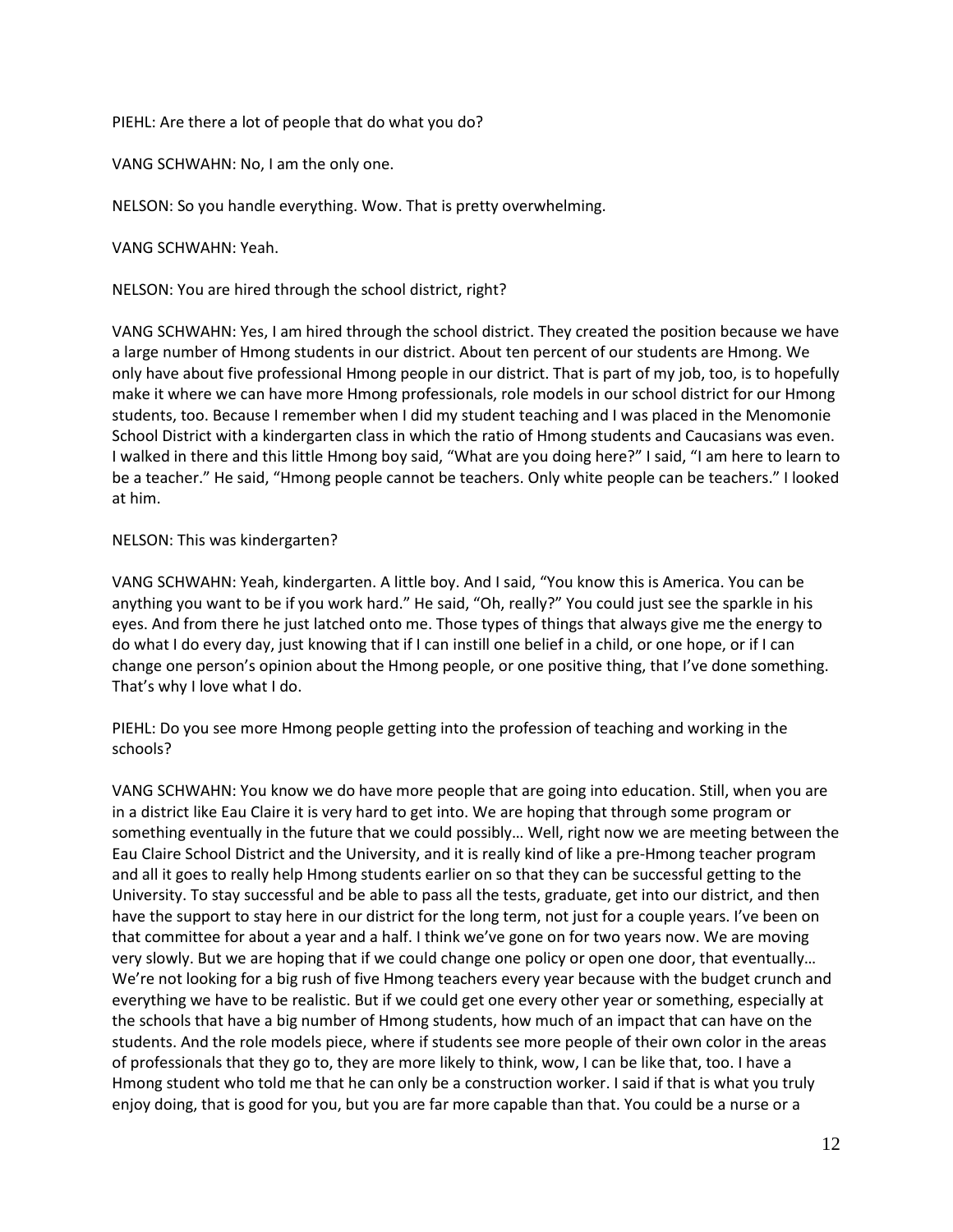doctor because the student is really smart. I said you could also be a, he loves cars and he loves to fix them up, so I said I could see you someday working for a race car company fixing their cars because you are so talented. But to just to say yea, I am going to graduate from high school and then go work as a construction worker for the rest of my life. Those are some of the things that I come in contact with on a daily basis. Helping students believe in themselves.

PIEHL: You seem to have a great handle on--number one you are working with these kids every day, and you have children that are growing up here--what do you notice is the biggest difference between first generation and second generation Hmong in the United States?

VANG SCHWAHN: I would say one of the big differences is that the first generation probably still worked a little bit harder. Plus they go to school. And they still have a better understanding about their culture and history and what they came from, rather than the second generation almost kind of like not really. Some of them, I wouldn't say all of them, but a small percentage of them are struggling with really who they are. Why they are here, where did they come from, because they don't have a good sense of the war or the Hmong people's involvement and what their parents had to go through to be here in America. Why do they not have professional jobs like other parents who were born here? To them they are ashamed of their parents because they work at the turkey store and these other people are working for companies and those types of things, and being able to make a connection that yes, they may work at the turkey store, but they are working as hard as they can. They are working to the best of their ability because of what they came from and how they got here. That is one of the things that we are touching on.

Our struggle is trying to get the school systems to try or allow implementing at least a part of the Hmong history and culture into the curriculum. And it is for the Hmong students or even all students so they have a better understanding of why the Hmong people came here and what are some of the challenges that they are facing. So that we can kind of understand ourselves better and others can understand us better. I think with that we could do so much good with these kids if they really, truly understand who they are. Because if you don't know, you are constantly searching for who you are, and if you don't know who you are, you're going to be lost. They're seeing things in the media but they don't have a good understanding of a normal culture. So they think that everything they read and everything they watch is true. That is totally opposite. They're just media. For example, somebody like me, I am able to step into the right culture and understand what is normal. I understand what is normal in the Hmong culture, but with a lot of our second generations, they don't really have this strong belonging, or I would say they are not belonging in either culture. So if you have one foot on one bridge and one on the other eventually you will always be wobbly or you will fall down. And so it is good to have a good strong foundation and then build up from there. That is one of my goals is to hopefully eventually to be able to actually have a Hmong culture language and history class as an elective at one of the bigger high schools because a lot of kids would benefit from that. It is kind of strong right now.

We also have a language, too, where the second generation kids are speaking more what we call "Hmong-lish," where they mix the two languages together, and then their parents do not use a little bit of Hmong-lish but they understand more Hmong. So sometimes it is hard for them to communicate because the Hmong kids have a hard time finding the words they want to use. The parents have a hard time not just finding the words to use, but then understanding the words that the parents are trying to tell them, too. So a lot of what they hear is blah, blah, blah. I don't know what you are talking about, mom. They end up just getting frustrated and yell at each other and you hear the doors slam and you hear the music go on… And then a lot with the parents, they are not really sure how to discipline their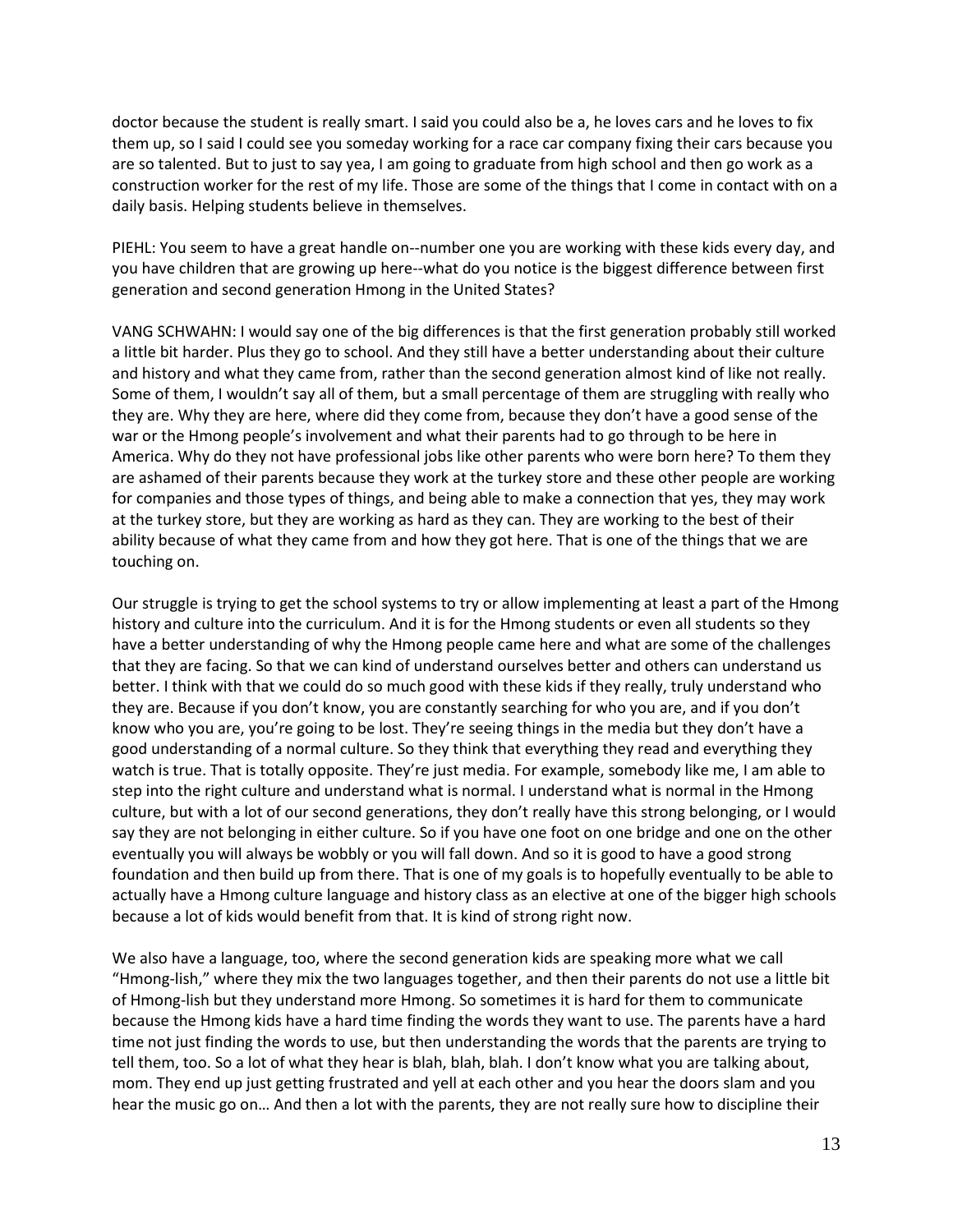kids just because of the cultural differences. Back in Laos, the teachers have every right to discipline the students. If your fingernails are long, you're going to get it. If your hands are dirty. If you can't memorize something, then you are going to be up on the board standing on one leg and holding two rocks on your head. The parent's job is to make sure you have your food and your clothing and send you off to school and the teacher's and the school's job is to make sure that you are there and you learn, and you are not only learning how to be smart but you are also learning how to be a good person. Except that concept is really hard for the Hmong parents because here in America, I would say, we are partners. And therefore you have to do your part and you have to tell us how to help your kids. The Hmong parents say no, you are going to help my kids learn how to be great kids and I'll make sure that they have a place to study, that they have food to eat and clothing and that I will drop them off at school and I pick them up. So it has been very, very interesting experience seeing the differences.

NELSON: Now going back when you were in Laos, did you get an education there?

VANG SCHWAHN: No, I never went to school there. Because back then in the Hmong culture there was a more of a male dominant culture, and so if a family is rich and they can afford to, they would send their boys to a school. Because we didn't have schools in the villages so you had to send them away into a city that is further away. I remember my brother was sent away to school and we were lucky to see him maybe three times a year or something.

But it was most likely believed that the girls were supposed to learn how to cook and how to work around the house, and eventually they were just going to be a good wife to somebody. But the sons were the ones who were going to take care of the family name, they are going to be in charge. They should be the one that is educated. I only have one brother, so he had education since he was pretty young. And my older sister, though, did have some education. She was sent away not as far as my brother, but she actually had a couple of years of school where she walked with my brother. He was surprised. This must be on the elementary level. They were walking. They would take about two or three hours to walk to school. And I remember her coming home and my dad wanted her to say the alphabet in Laos. And she couldn't say it because she had only been there a couple of days. And he was hitting her and I was so scared. I was so glad I wasn't going to school! My sister still remembers that day. I don't think she ever forgave my dad for that. Then she got older and I think she stopped going. I can't remember why. She did until we left, or maybe she stopped along the way. I have to ask her again. But then I never did [go to school]. When I came to America, that was when I really started to have a formal education.

NELSON: Now you mentioned that you help parents, Hmong parents to cope with the change of culture. How do you balance culture in your family?

VANG SCHWAHN: I think one of the things is that I have been so fortunate. Like I said I have been so welcome in both cultures, so I am able to take what is good from each culture and try to live my life based on that. When you look at culture there is all these negative things that goes with it. So I think for me I just would say OK that is something that I would like to have within my family. You have to have something from the Hmong culture and I would like to have it in my family, so just take those. And almost kind of like create my own culture so you have a subculture underneath these two big cultures. You just try to balance between that.

PIEHL: Does that mean making sure that your kids know both languages and do you do American celebrations and Hmong celebrations?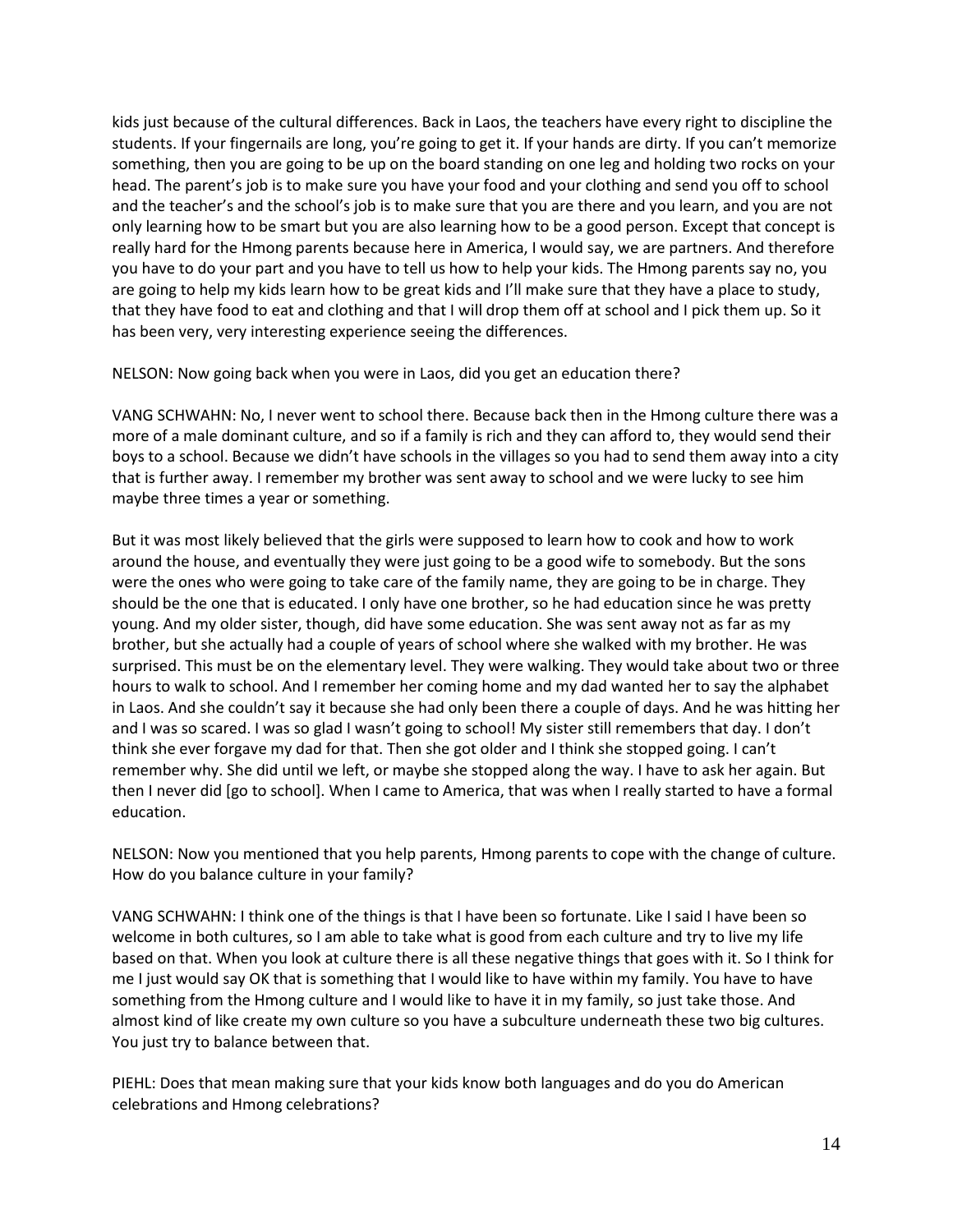VANG SCHWAHN: Yes we do Christmas. We do the Hmong New Year. We go to the Hmong New Year every year. It is a big thing. The girls get dressed up. If there is some Hmong event going on I always take them there and explain to them the reason why it is and something good about it so that they can understand what it is. I wish I had the opportunity to do this with our kids. They can have only so much time to do that. We also do a lot of the American things as a family, too. Celebrate  $4<sup>th</sup>$  of July and Christmas and Father's Day and Mother's Day and Easter. Because I was brought up as a Christian, too, so Easter and Christmas were normal for me because I was born as a Christian back in Laos. Easter and Christmas are very different from here. On Christmas back in Laos, the whole village goes into the church, and they kill a couple of pigs and have this huge feast, and then they just do the Christmas. They do the play, and Jesus is born, and everybody sings songs, and then after that you have this big feast together. And then you go home. And that is it for Christmas, that is the true purpose of Christmas. And then for Easter you go to church and then you celebrate and burn incense, pray for the dead and things like that. There is no Easter bunny or Easter eggs or anything like that. So those are some of the things that… moving towards more of the American Easter and the American Christmas with the gifts, and the eggs, and the Easter bunnies, and things like that.

It is almost like you are adapting. You assimilate but then you start trying to make sure… I think one of the things that is good about me is I know who I am and I know where I came from, so I never felt like I have to be anybody else. And I always felt that nobody else could tell me that I need to be different. If I think being different is something that's good, than I am willing to bring that about. I feel pretty tough and about who I am and where I came from. And I think that is something that many of Hmong individuals have a hard time with. They know they're Hmong, but they really don't know if they want to be Hmong. Because being Hmong is almost like a negative thing. You lost the war and you ran away from war, your whole history from China to Laos and then from there to America. And you depend on other people for your survival.

There are so many of the people I knew that when they became citizens they changed their names to American names. For example I had a family – the registrar lady came to me and said "OK, I got this family and all these kids have the same address but they have different names. But the mom and the dad have different names from some of these kids." Then I looked and I was just like what is going on here? Then I finally realized that some of the kids still have the parent's Hmong name, and for some of the kids the parents put down their American name. So this poor lady, her name is Blia also like mine, but her husband changed her name to Brenda. And so I called her and said I just wanted to confirm that you are Brenda. She said "No, I'm not Brenda." When she was speaking to me she said in Hmong and she was laughing and she said, "I know when we became citizens my husband just picked the name from the list. I didn't even like it. And when I go to the doctor's office, and when they call Brenda I don't answer because that is not who I am." Then the husband changed his name. We have a lot of people who changed their name or who added an American name to it. People always said how come you don't change your name? And I was just like why would I change my name? That's who I am. If I changed my name then who would I be? A lot of people are shocked.

I'm probably one of the really few people who are not a citizen yet. And I have not because I find that it is who I am. And I didn't feel like I need to really say OK, now I am a citizen. I am a permanent residential alien. I am permanent here, but I have not gotten my citizenship yet. I thinking I'm at the stage now that I should because my children are getting older and I don't want that to have a negative effect on them. Like my daughter, my oldest daughter would really like to go to work for the government, and so I didn't want them to use that against her, to say your mother is not a citizen, she an alien.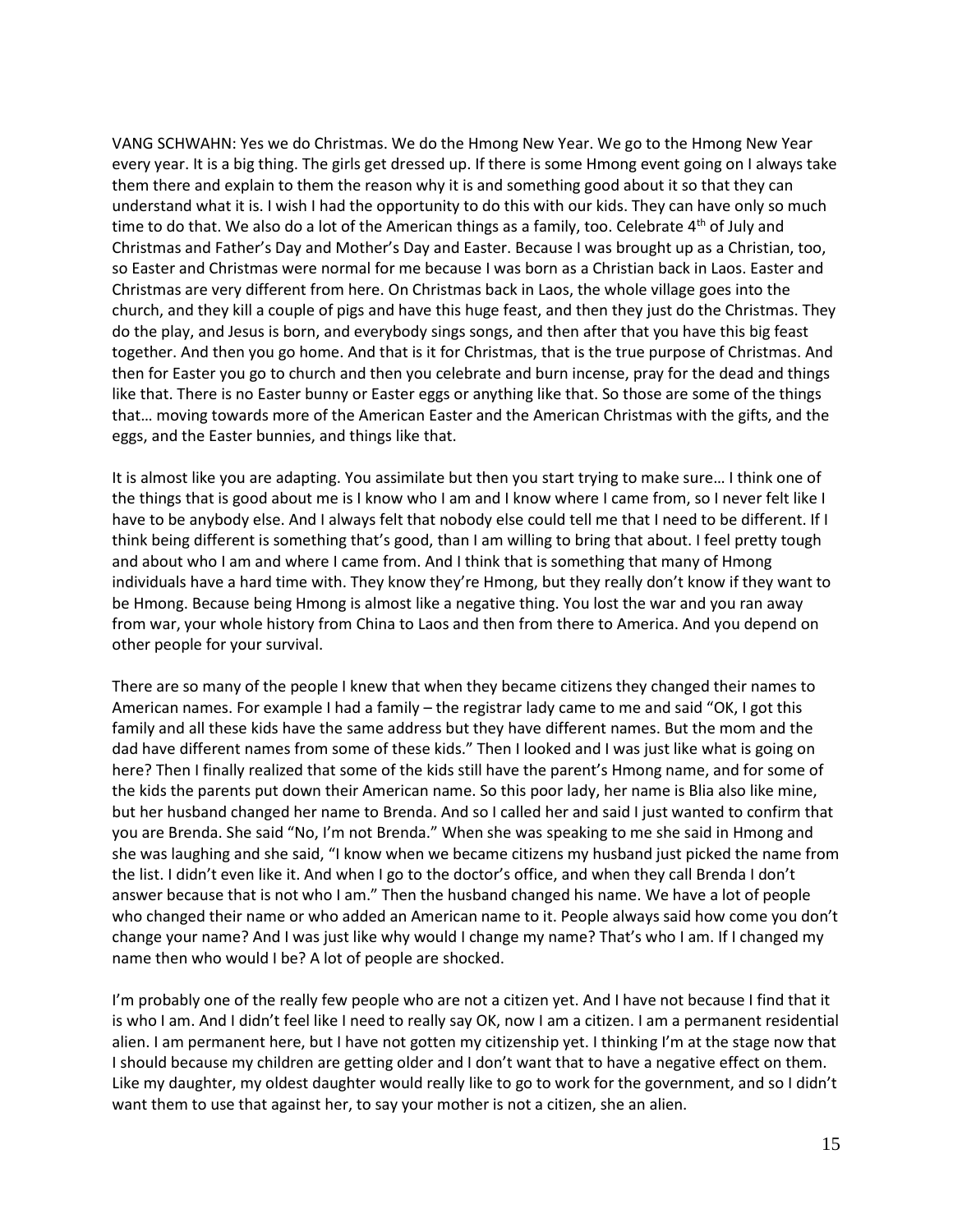NELSON: How does that affect them?

VANG SCHWAHN: Kids who are born here are citizens.

NELSON: Yeah, but if your parents are not from here, can it make a difference or not?

VANG SCHWAHN: Oh, definitely.

NELSON: Because I battle, I struggle with that.

VANG SCHWAHN: OK, yeah.

NELSON: They became naturalized. It was hard to say yes, I am going to be Americanized because I felt that…

VANG SCHWAHN: Because you were already are. Yeah.

NELSON: ...it cuts my heritage away from me.

VANG SCHWAHN: Exactly.

NELSON: It was really hard.

VANG SCHWAHN: Yeah it is, and that is how I felt too. This can be another whole other conversation. It felt like if you are here and no matter how successful you are, if you don't have a white person--oh, I'm sorry you're a white person – not you, definitely you are wonderful [laughter]--affirming and saying yes, you are normal, or you are good, then you are never good enough. I am a good citizen. I'm doing good things. Why do I have to give up my citizenship to say yes, now I am an American because I am a good citizen already? You are doing wonderful things, but I truly feel like now I have to give that up, because that is the one thing that I had, my name and my citizenship. But now, I feel if I don't then that will be used against my children's opportunities. So I felt like I was holding up this for so long, and now it is time to finally give up for their sake so that they didn't have to fight unnecessary battles. People say "Oh, you're not a citizen?" A lot of people say, "Oh, we thought that you were born here," which is a compliment. When I came to talk to you guys I had a two day, it is called "Beyond Diversity Training," and that was the whole issue. They are talking about race and looking at how race has impacted education. They are looking at studies of black kids whose parent's income levels are as far as some of the white kids who are performing better in school but the black kids are still not performing as well, even though they have the same income level and are in the same class. The training is to really look at getting individuals to look at their teaching styles and see how the things that we are internalizing in kids of our own values and beliefs about certain kids. Like oh, yeah it's not going to as well because he's black, or he is not doing as well because he is learning English as a second language. But to look at kids differently and have different expectations for our kids. But it was very, very interesting.

NELSON: Now you are married, correct?

VANG SCHWAHN: Yes.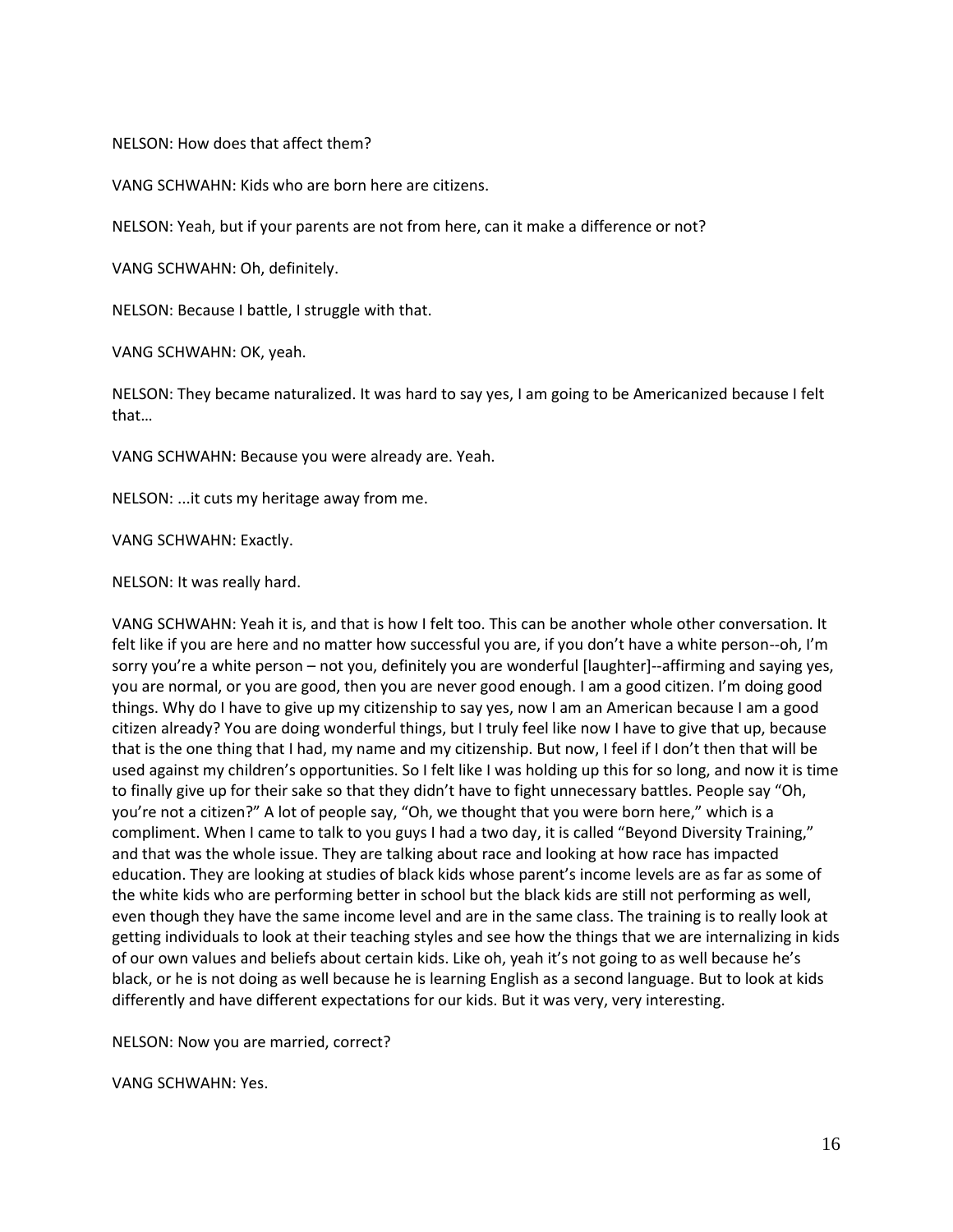## NELSON: Now, is your husband Hmong or …

VANG SCHWAHN: My husband is actually white.

NELSON: When you got married, and him being not Hmong, what did your parents think?

VANG SCHWAHN: At first when my parents found out that I was dating my husband they were really, really angry. In fact they threatened to kill me. My mother actually brought out the rope and she was saying you might as well hang yourself if you are going to marry outside our ranks. My dad was mad. He would say, "I brought you to this country and I did this and did that for you. And here you are you are going to marry a white person. Why can't you marry your own people? Because you know white people what they are like." I didn't blame them because their view of white people is through television. They did not have the opportunity that I had to integrate into the community and to know that being white in the Eau Claire community is different than being white on TV where they leave their wives and they have affairs and they're drunk all the time. And things like that. That was their version, that they would dump you and leave you and divorce you. Then nobody else would want you and that was going to happen. They were very, very disappointed. But then I just slowly introduced my husband to them. He is really handy with electronic things. If the stove is not working, I will call him. He will come fix it for them. A light bulb not working and then they were like, "Oh, he is such a really nice white person! Maybe we will like him." So then they got to know him as person and not just say wait a minute, he's white. It took a while and then eventually they came to accept him into our family. His parents are the same way, too. I think it is easier to accept a woman from a race than it is to accept a man from a race. I think that they look at them more as a threat to them. You know what I mean?

So it was just like for me, but it was more like wow she's exotic. She's Asian. She's beautiful. Even though I don't consider myself that. It was just like she is this amazing person. I think it was also easier for me to be accepted by his mother than his father, too, because I think it was harder for his father to say that his son was dating somebody who came as a refugee. My family was poor and we were not high class. But no one said anything. They just accepted me into their family. They supported us. We both had some very positive experiences on both our sides of the family. But I think we are probably one of the differences. I've noticed a lot of other mixed couples have had a lot of hardships and have a hard time. I think sometimes people still look at you and say why did you decide to marry a white person? I had some Hmong people who would say why didn't you decide to marry an Asian person, or things like that. It is sometimes where we have to work twice as hard for our marriage to work because you feel like people always are looking down on us and saying now when are they going to break up? When is this going to happen? Things like that. But I think that it definitely makes you work harder. It makes you think about everything that you do. I can't just look stupid for anything, I always have to think about it before I do something. It's definitely a little bit more pressure.

#### NELSON: What does your husband think about your culture?

VANG SCHWAHN: In the beginning he had a really hard time understanding why we do things the way we do. But I think now he is finally just like OK, that's the Hmong way. That's Hmong time. I forgot that's the way they do it. And so it is like anything else. I think once you have the opportunity to experience it and to understand it, you don't have to accept it but you come to respect it for what it is. And I think that is what he did which is like he didn't agree with it but he respected why we did the thing. Both of my parents passed away. My mother passed away in 2003 and my dad passed away in 2005, and he had such a hard time with the whole thing because we found out with my mom, she was terminally ill, and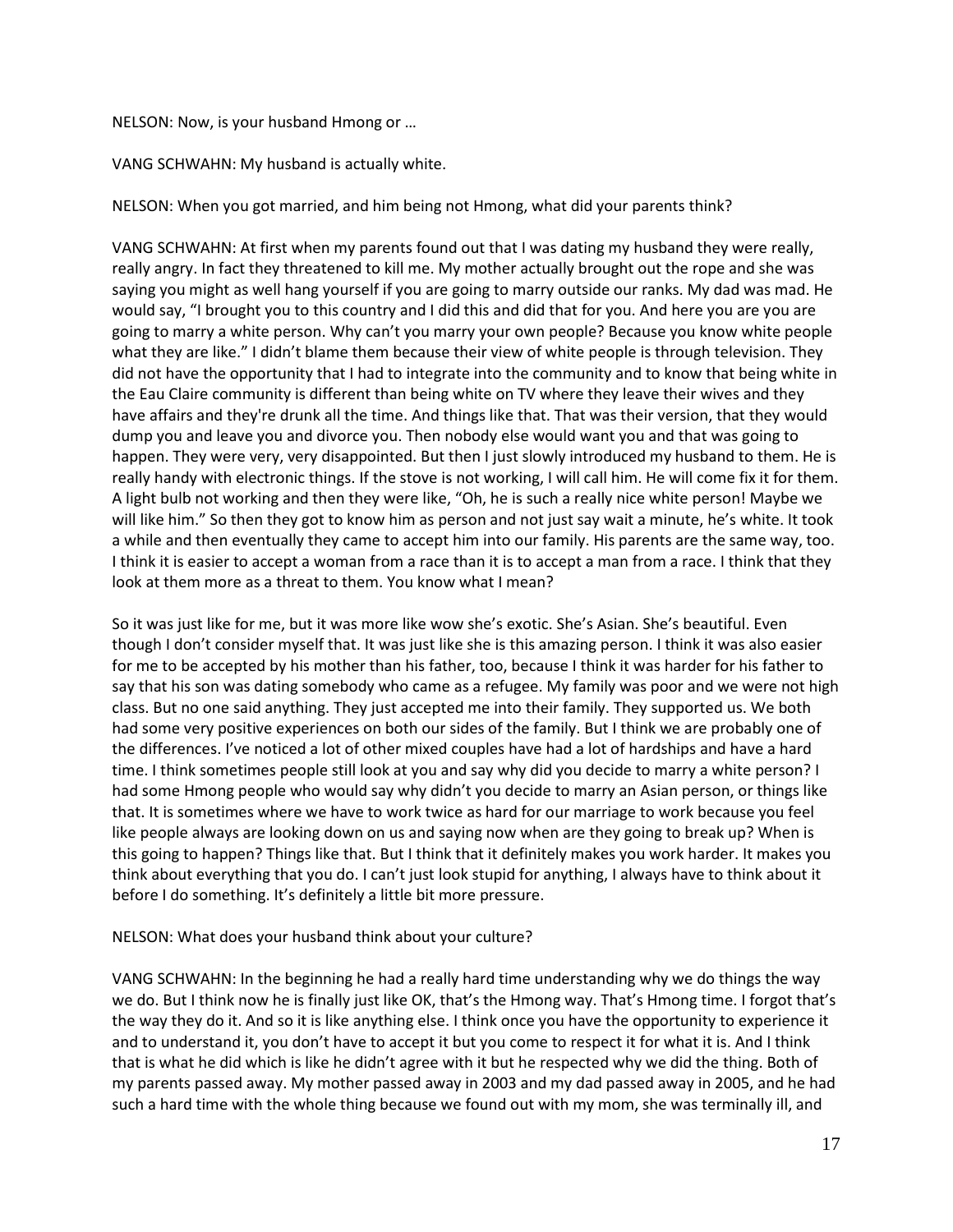she had just like about six weeks with us. During the whole time just the expectation that the kids drop everything and you go and care for your family. I would leave my youngest daughter home when I'm over there. My husband had a hard time with that, but yet he understood that was something that I needed to do.

The whole funeral things were… We had to wait for relatives to come from all over the states and my uncle to come from France, so we couldn't have the funeral right away. We had to wait for like ten days before we could have the funeral. The funeral was four days long. All these relatives and it was twenty four hours a day from Friday night until Monday morning. You were expected to be at the funeral greeting people and your relatives would be there. All those things which is overwhelming. You understood it. They were respected and you may complain but it just needed to be done. When Hmong people get together they don't send out notices or invitations. Usually they will call the morning and say "Oh, well, we're doing this at 5:00 today. Show up." And things like that. And you just like – ohhh. We're not like Americans. We don't have everything planned up until next year. Things like that. But it is taking time and adjusting to it and I'm getting more to be Americanized, but I still fall back a lot on my Hmong time, my Hmong things, too. Oh, I've got these relatives coming, I've got to do this. It's been really interesting.

# PIEHL: Does he speak Hmong?

VANG SCHWAHN: No. He's one of those people who has a really hard time learning a second language. And just because Hmong language is such a tonal language, you either can pick it up really good or you can't pick it up at all. And part of it is my fault, too. I get home and I usually don't speak Hmong to him. So my kids can understand a lot more than they can speak. He always said I needed to speak more Hmong to the kids so that they can stay fluent in the Hmong language, but it is just so much easier to say things in English than to try to explain in Hmong three times. I really need to focus on that and especially with the kids. I need to work with them on the Hmong language. The history and culture part they hear about it all the time. But definitely the Hmong language would be interesting to teach them how to speak it and then how to read it and write it too.

# NELSON: Do they accept your culture?

VANG SCHWAHN: Oh, yes. They are so fortunate. We had a speaker a little while back. The university had a Hmong Culture Friends Day. They had a speaker from California come and talk about the Hmong people who are still in Laos that are being hunted down even today, because when we left many of the Hmong people didn't want to leave because they are hoping that eventually we will all come back. And so these people are now hiding in caves in the jungle and are basically living in the jungle and they are being hunted down by these communist Laotian soldiers. This guy came and he did a talk about it and my oldest daughter was so sweet. She was like, "I'm going there to support you, mom." And she cried harder than I did. When they showed the video about the tortures and what the Hmong people had to go through and they were asking people for help. When are you going to come back and save us or allow the United Nations to come so that we could come out freely. Because in Laos, even though they claim that they don't, tortures the Hmong people, and they're still doing it. They do not allow a third party to come and monitor the situation. Just come out, we won't hurt you. Hmong people knew because they've been hunted down for so long that they refused to come out. I'm really fortunate. I have to say I have two of the best kids in the world. They've really been a wonderful part of my life. I don't know what my life would have been like without them, but I think they really just make life worth...everything that you do, you do for them.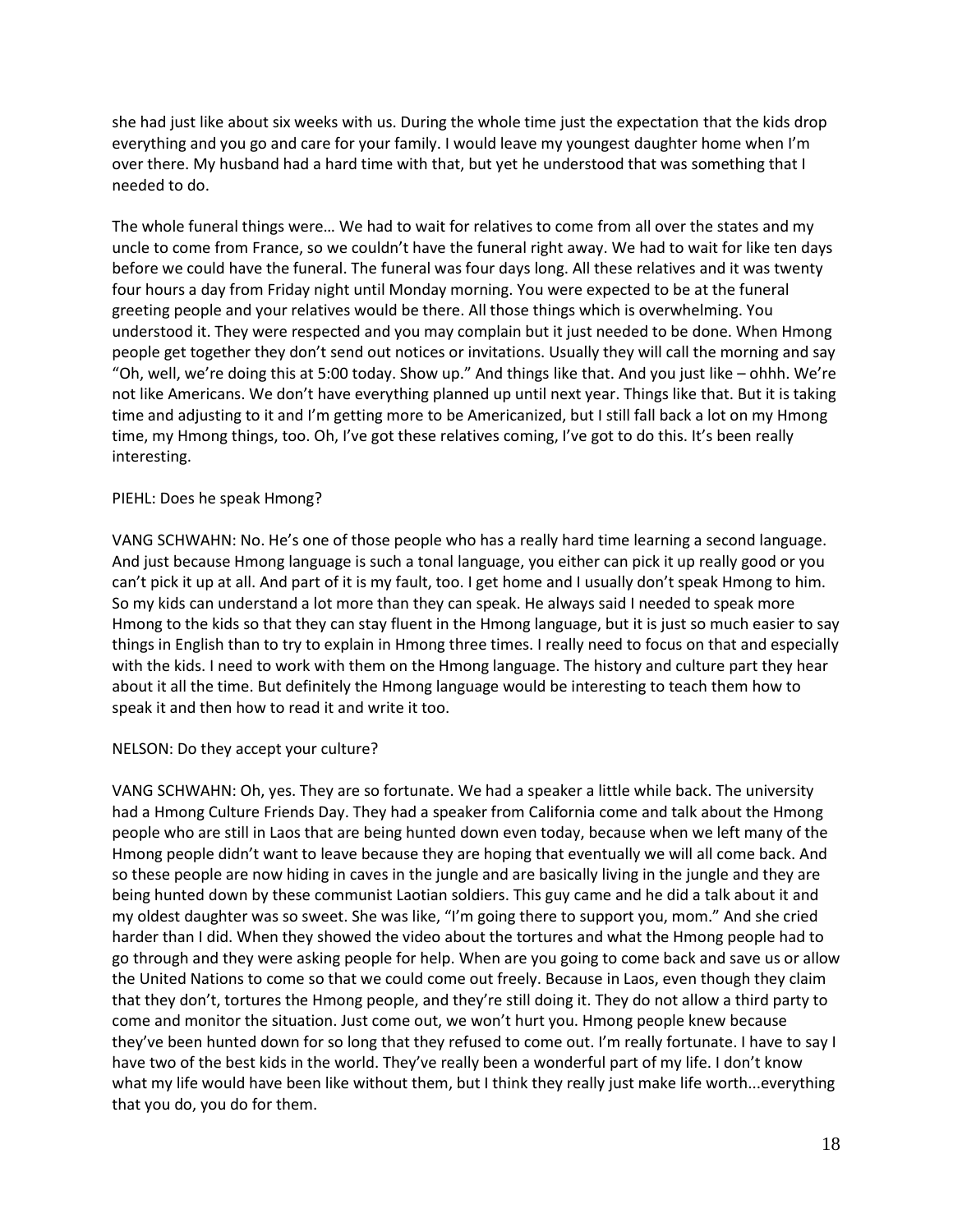NELSON: I have a question for you. What makes someone to be an American?

VANG SCHWAHN: [Laughter] Now what is an American? I don't know! To me an American is somebody who lives here in America who is following the rules and the laws and they are trying the best they can to make a better life for themselves. That to me is an American. Yet these words inside my head keeps telling me that to be an American you have to have blond hair, blue eyes and you have to - I would say you have to have blond hair and blue eyes to be considered a true American.

PIEHL: Do you know where that idea comes from? Is it just something that's been ingrained over time or…

VANG SCHWAHN: I think, I just even experienced, going back to what I was telling you earlier, sometimes no matter how good you are until a white person informs it for you. You can never be that good. Maybe I can be super, super good and doing a great job but if I'm just telling people I'm doing a great job, it is not the same as you would say yeah Blia did a great a great job. Then everybody's oh, you're right, she did a great job. To me it just seems like the white is just more powerful. I don't know if I would have ever said I wanted to be a white person. I love my skin for who I am. White is beautiful too, but I am not at the point where I… It makes me more comfortable with who I am, but there are some Hmong people who I think if they could they would rather be white.

# PIEHL: Really.

VANG SCHWAHN: Than being Hmong. But I think that just like all the messages that we hear and everything else is to be American, you got to be white. You better be European. You got to be the one who discovered America even though Native Americans were already here. I think it is just a message and an image.

PIEHL: Does that come from people or television; maybe both?

VANG SCHWAHN: Yeah, I think probably both. Yeah, definitely. Books, TV, magazines, newspapers. If you are a true American you are white and you are more powerful. That is just the message that I think especially people of different colors always get. I think if you are Swedish or Norwegian where you are still white or blond hair, if you don't talk and don't have an accent you are fine. I had a friend that I work with us, and she's from Sweden. She got married and came to the States. And she's just out and about and they just think she is white. But when she talks people are just like, "Oh, you're not white?" She is white but still… And so it is like maybe you have to be fluent in English, too, certain kind of dialects that you have, you have to be at a certain level. But definitely I think you have to be white to be considered an American. I don't know. What do you think?

NELSON: It's the perspective you have, it is just different. Everybody sees it different.

# VANG SCHWAHN: Exactly.

NELSON: But not a lot of times even here you ask an American, they kind of look at you like OK why that question.

VANG SCHWAHN: I know.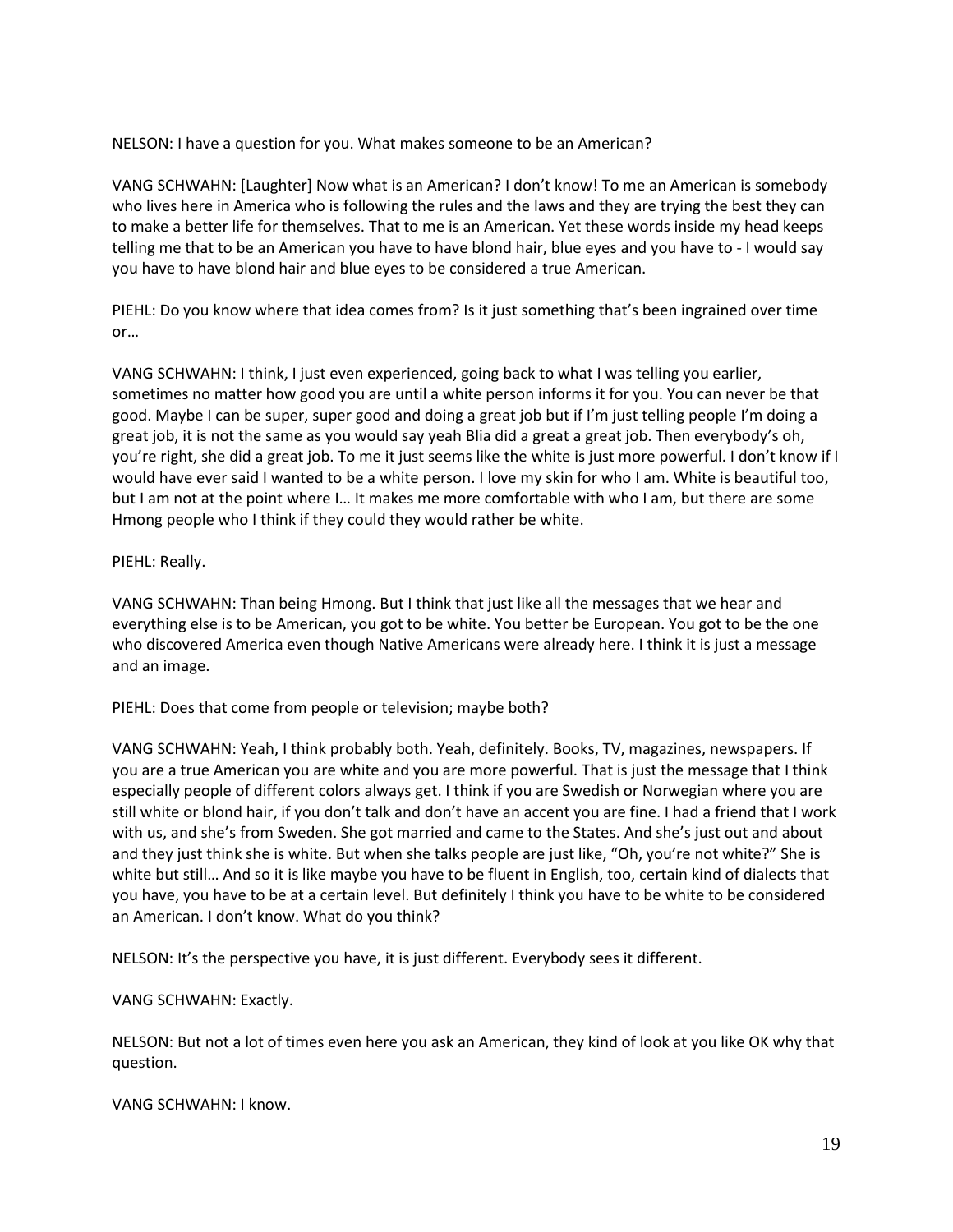NELSON: You know what I mean.

VANG SCHWAHN: Yeah.

NELSON: There is not really a specific…

VANG SCHWAHN: I remember one time a lady approached me and we started talking. She asked me what I am, and I explained the whole thing about who I am and why I came here. I said what about you? She said "Oh, I'm just an American girl." I was just like oh, OK. I didn't go into detail. What does that mean? What makes you an American? What makes me not? I guess I think also citizenship, too. So I think that is one of the things that if I want to be a real American that I have to give up my citizenship, and I think that is, I don't know. I just don't think that's right. If you live in this country and you work hard and you are striving to be the best you can, and you follow the rules, and you pay your taxes and everything like everybody else, then you are an American.

NELSON: Now how have you Americanized?

VANG SCHWAHN: How have I Americanized? Gosh. How am I Americanized? That is a tough question. You know when you think about Americanize, the first thing that came to my mind was people who go shopping, sit in a bar drinking, go to softball games, and sports, and I am not into that kind of stuff. So I don't even know if I am Americanized or not.

NELSON: So the things that you have kind of stopped doing from your culture I think if you stop doing things from your culture and you are starting to do things the American way then I think that will be Americanized.

VANG SCHWAHN: Like clothing and that sort of thing?

NELSON: Whatever you think. How you think you are similar to the people here in the United States or what is different, you know.

PIEHL: Do you feel like you have Americanized?

VANG SCHWAHN: Yeah.

NELSON: That sense of – when you said what you thought Americanized meant.

VANG SCHWAHN: I think I feel like I live the life that it is here now. So if that is Americanized than I am. But I don't purposely try to just get myself Americanized. But I do like the daily routine they do. I go to work.

NELSON: Do you eat American food or do you eat more Hmong?

VANG SCHWAHN: Half and half.

NELSON: Half and half. OK. So you kind of have kept your Hmong traditions and the American way?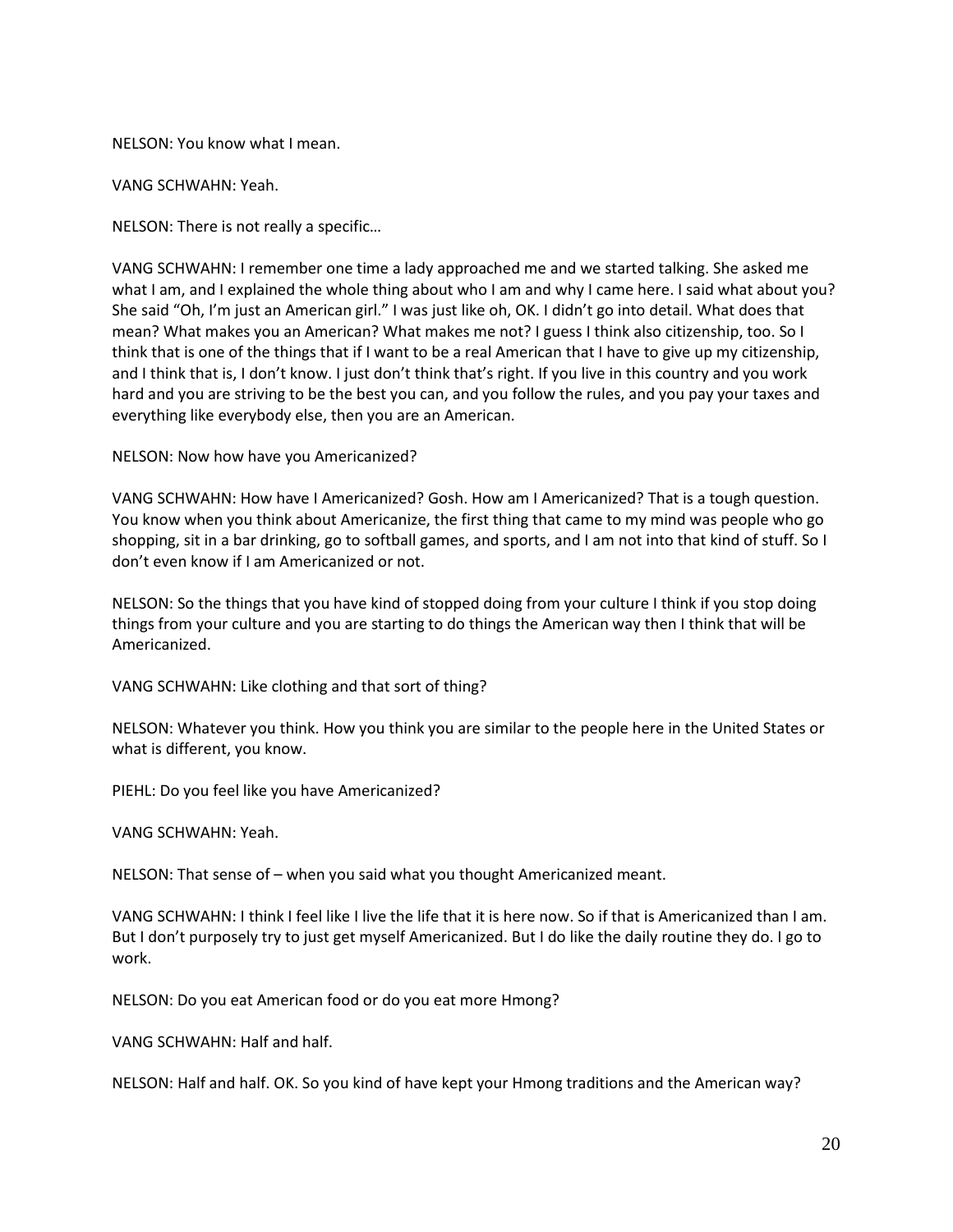VANG SCHWAHN: Yeah. But I don't do that as more tradition. I just do it. So that is why it is hard to think, if I feel like eating Hmong food, I will eat Hmong food. I don't purposely say all this week we are going to have three Hmong meals and three American meals. It is so weird. You just go for balance. You just say what you feel like today. Pho which is a really popular Hmong food, and that is what we have. Or we say maybe tacos or pizza or burgers or ...

NELSON: So you have Americanized to assimilate to the United States. But you still have some things that you keep from your culture around…

VANG SCHWAHN: I'm definitely not into shopping, or going out drinking, or going to all the football games or all those things. I don't know. It could just be because it is a lifestyle. I guess to me Americanize means that you do all those types of things and so… But I definitely do my school things, my job, I drive my kids to their activities every day. And then it's hard because back in Laos, we don't have that kind of lifestyle. Our lifestyle back in Laos, which is farming, so you wake up in the morning and you go with your family to the field and everybody works side by side until the sun goes down. Then you go back home. You take care of your animals. You eat dinner and then you go to sleep. And then the next morning your day starts all over again. So there are differences. Your way is so limited. Your lifestyle compared to here in America where you have so many choices and options. It is almost like wow, how do I compare them? Can I say I am really Americanized? Trying to be an American woman. We do just a lot of things that a lot of the same mothers do with their kids. We take them to the library and try to take classes in the summer to improve our education and things like that.

PIEHL: I would think that you're both very Americanized. But not so much so where you don't, I know you both very much appreciate your cultures.

VANG SCHWAHN: Yeah. Definitely.

PIEHL: So it is kind of that nice medium in between. Like you were saying about that, about the balance.

VANG SCHWAHN: Yeah. I think that we are in a way where we flow naturally. And I think for a lot of people they're like you said, they constantly have to make a mental note, saying am I balancing everything? I think with us, we just do it, and it sort of becomes a natural part of our life.

NELSON: I agree with you.

VANG SCHWAHN: Yeah. I have to say it's an interesting life.

NELSON: Now what is your specific title? I mean are you considered a teacher or are you…

VANG SCHWAHN: I'm hired as a teacher. My title is called the School Community Liaison, and I think they did that for funding purpose. I think my position is paid out of community funding which is not directly from the state, at least that is what I was once told. But I'm not really sure. And so they put me under Community Liaison so that I could work in the school but go out into the community, too. And work with the Hmong community, but the larger community, too, to provide whatever resources and create programs that would be beneficial to Hmong students and their families. So that I was not just stuck in one place but I actually work...

PIEHL: Broad base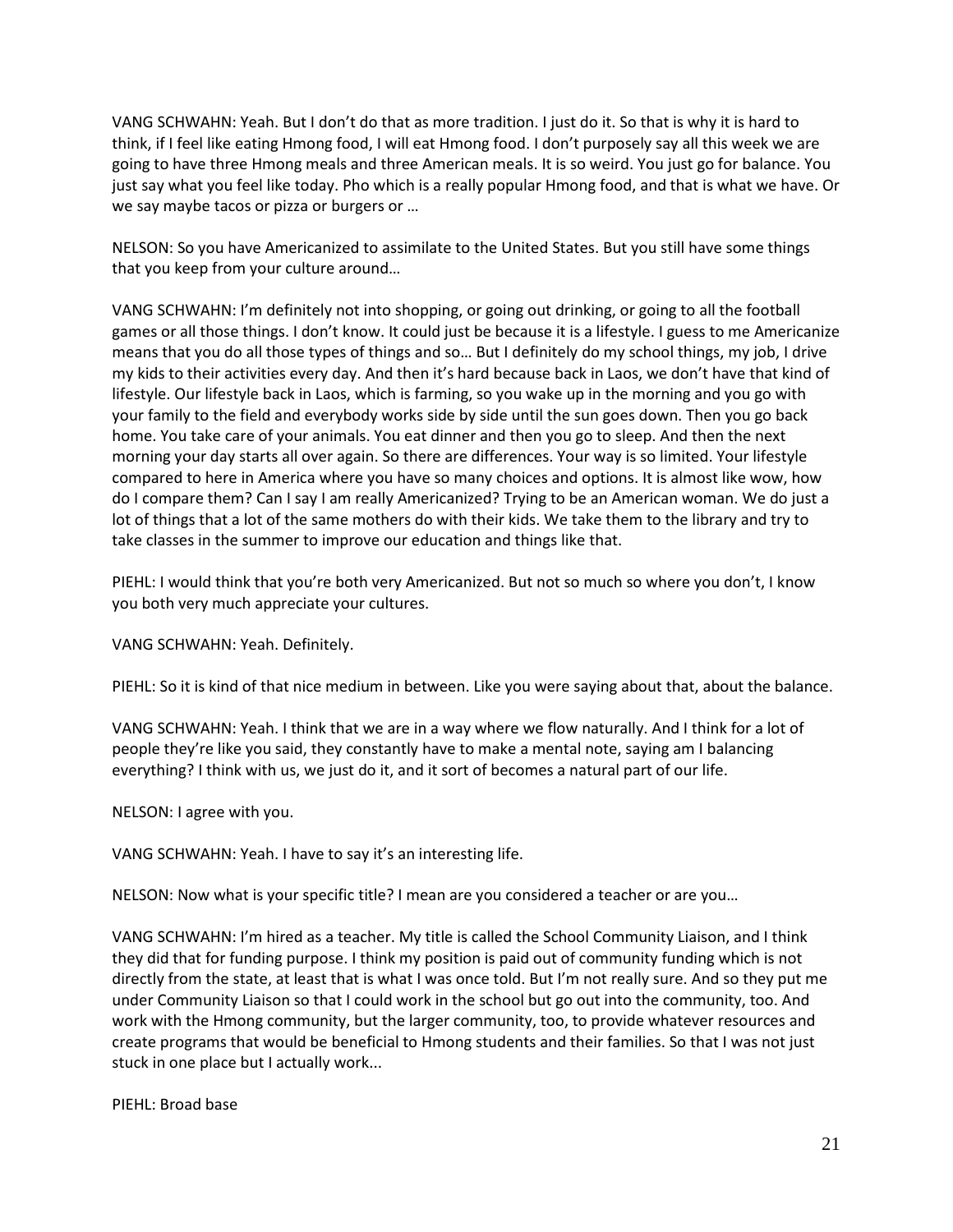VANG SCHWAHN: Exactly, which has been the best. I'm able to work with the Chippewa Valley Museum in creating curriculum for the third graders, and I am able to work with Human Services and do the Working Parent Program that would benefit all the Hmong parents. And so that's allowed me the flexibility. But if I were to give myself a title I probably would call myself the Student Services Specialist.

NELSON: So you were hired as a teacher without a classroom.

VANG SCHWAHN: Yeah. But I am working underneath Student Services Department. I am grouping with the counselors, the school psych and the social workers. So I work most closely with those individuals, and then teachers, and then administrators, then communities and parents. You know not every day is the same. It is like every day is a different thing. I look forward to the next day because you don't know. Either you already know what's going to happen, but it just makes your job a lot more interesting to be able to work with all these different individuals.

PIEHL: I have one more question that we'll ask. It deals with American policy. Are classes dealing with immigrants coming in? You worked with a bunch of different groups. I was just wondering what is your take on American immigration policy? I know it is kind of controversial right now, and I was just wondering what you think about it.

VANG SCHWAHN: I'm not much of a policy or politician so I won't be able to answer that question very much. I will be honest. It is school related and I should get myself more educated about the bigger policy of the world but it is always a challenge. I truly believe that we should allow immigrants to come into our country. But I think that we need to have a good policy in place where once they are here then we can help them be successful. America is the place that people want to be. I am so lucky to be here today. I wouldn't – I could not imagine being anywhere else in the world or raising my kids in any other parts of the world. I am so fortunate to be here. And then my kids are born here. I think other people should have the same opportunity, but I think at the same time it should be something that they come to legally and that everything is done legally so that we know who we have and we know what their needs are so that we can help them to be truly successful as immigrants here in America.

I know a lot of the Hmong people – we came – it was very, very difficult because suddenly you have this huge influx of Asian people that people didn't even know what the word Hmong is. Saying what's Hmong? Is it a disease? Is it something people used to think of. That's because our involvement in the war was such a secret that you heard stories about Cambodia, about Vietnam and all those things, but you never heard about the Hmong and how they were involved with the Vietnam War, and why they now came into the United States in the hundreds and thousands. People are saying wait a minute, these are just Vietnamese people. They just want to come here and take opportunities from us and take our resources and those types of things. With that it was quite different from the Hmong immigrants than it was from …

I think every immigrant that came to this country has a different experience. The Asians have a different, the Hmong definitely have a different one. Even the Vietnamese had a different one because suddenly oh, you're Vietnamese, are you bad Vietnamese or the good Vietnamese? Those types of things. Oh, you're Hmong, and you're dark and you must be like the Vietnamese and you just take advantage of the situation. And then we have the Chinese and the Koreans and the Japanese who came and were very successful, and then you have all the other earlier immigrants. Then you have the immigrants that we have today the Hispanics and the Mexicans that are trying to come here for a better life. And that is